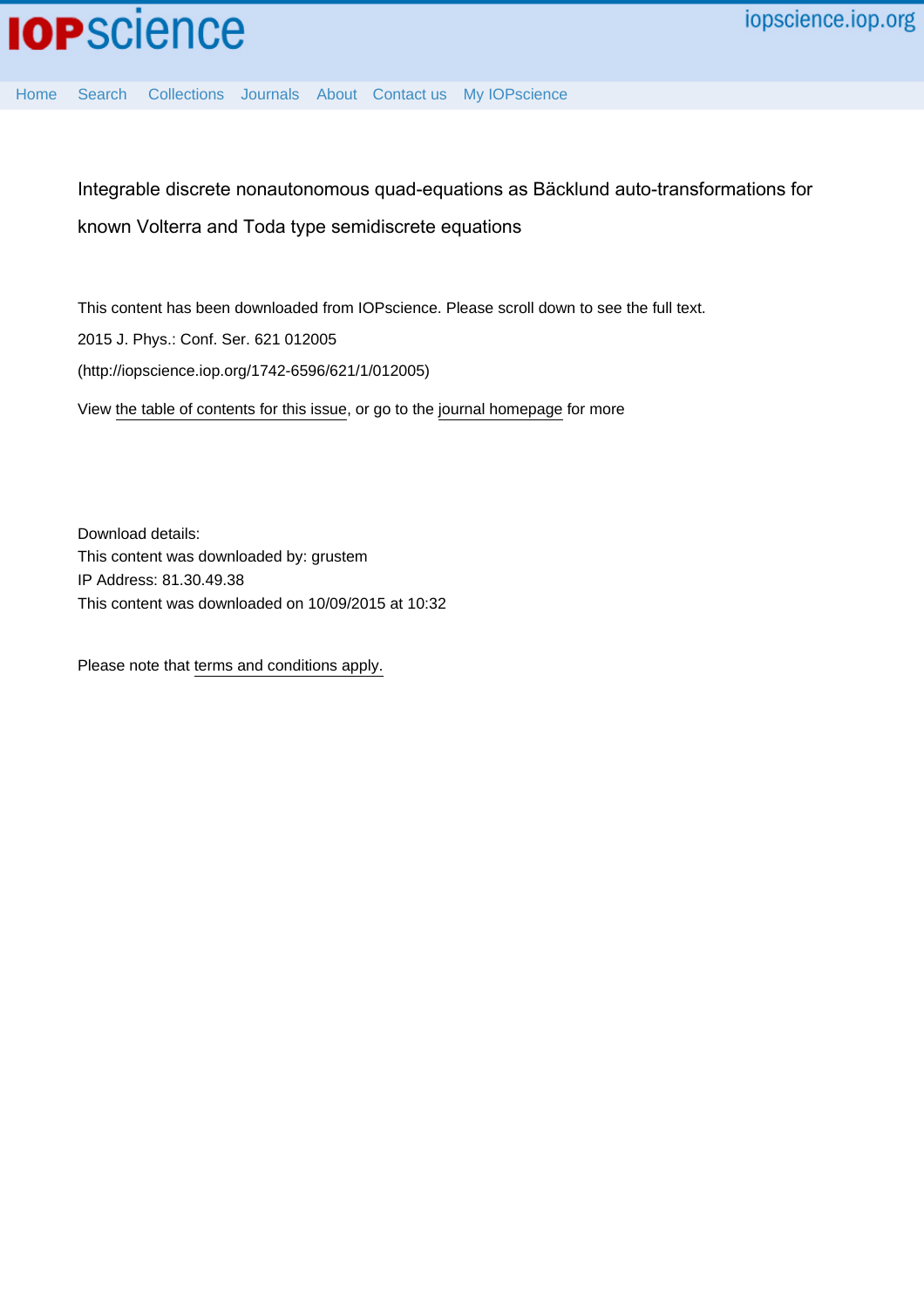# Integrable discrete nonautonomous quad-equations as Bäcklund auto-transformations for known Volterra and Toda type semidiscrete equations

# Rustem N Garifullin and Ravil I Yamilov

Ufa Institute of Mathematics, Russian Academy of Sciences, 112 Chernyshevsky Street, Ufa 450008, Russian Federation

E-mail: rustem@matem.anrb.ru and RvlYamilov@matem.anrb.ru

Abstract. We construct integrable discrete nonautonomous quad-equations as Bäcklund autotransformations for known Volterra and Toda type semidiscrete equations, some of which are also nonautonomous. Additional examples of this kind are found by using transformations of discrete equations which are invertible on their solutions. In this way we obtain integrable examples of different types: discrete analogs of the sine-Gordon equation, the Liouville equation and the dressing chain of Shabat. For Liouville type equations we construct general solutions, using a specific linearization. For sine-Gordon type equations we find generalized symmetries, conservation laws and L−A pairs.

#### 1. Introduction

In this paper we consider discrete quad-equations

$$
F_{n,m}(u_{n+1,m}, u_{n,m}, u_{n,m+1}, u_{n+1,m+1}) = 0, \quad n, m \in \mathbb{Z},
$$
\n(1)

which may explicitly depend on the discrete variables  $n, m$ . These equations are supposed to be polylinear, i.e. the functions  $F_{n,m}$  are polynomials of the first order in each of their argument. Most of the known integrable equations of this kind have two generalized symmetries of the form

$$
\frac{du_{n,m}}{dt_1} = \phi_{n,m}(u_{n+1,m}, u_{n,m}, u_{n-1,m}),
$$
\n(2)

$$
\frac{du_{n,m}}{dt_2} = \psi_{n,m}(u_{n,m+1}, u_{n,m}, u_{n,m-1}),
$$
\n(3)

see, e.g., [1–4]. Recently a few examples of quad-equations with more complicated generalized symmetries have been found [5–8], but such equations are out of consideration in this paper.

Almost all known equations of the form  $(1)$  possessing the symmetries  $(2)$ ,  $(3)$  are autonomous. In the essentially more difficult nonautonomous case, we study in this paper, only a few examples are known [4].

The discrete equation  $(1)$  can be interpreted as a chain of Bäcklund auto-transformations for the lattice equations (2), (3). Such transformations allow one to construct a new solution  $u_{n,m+1}$  in the case of equation (2) and  $u_{n+1,m}$  in the case of equation (3), starting from a given solution  $u_{n,m}$ , see a more detailed comment in [1].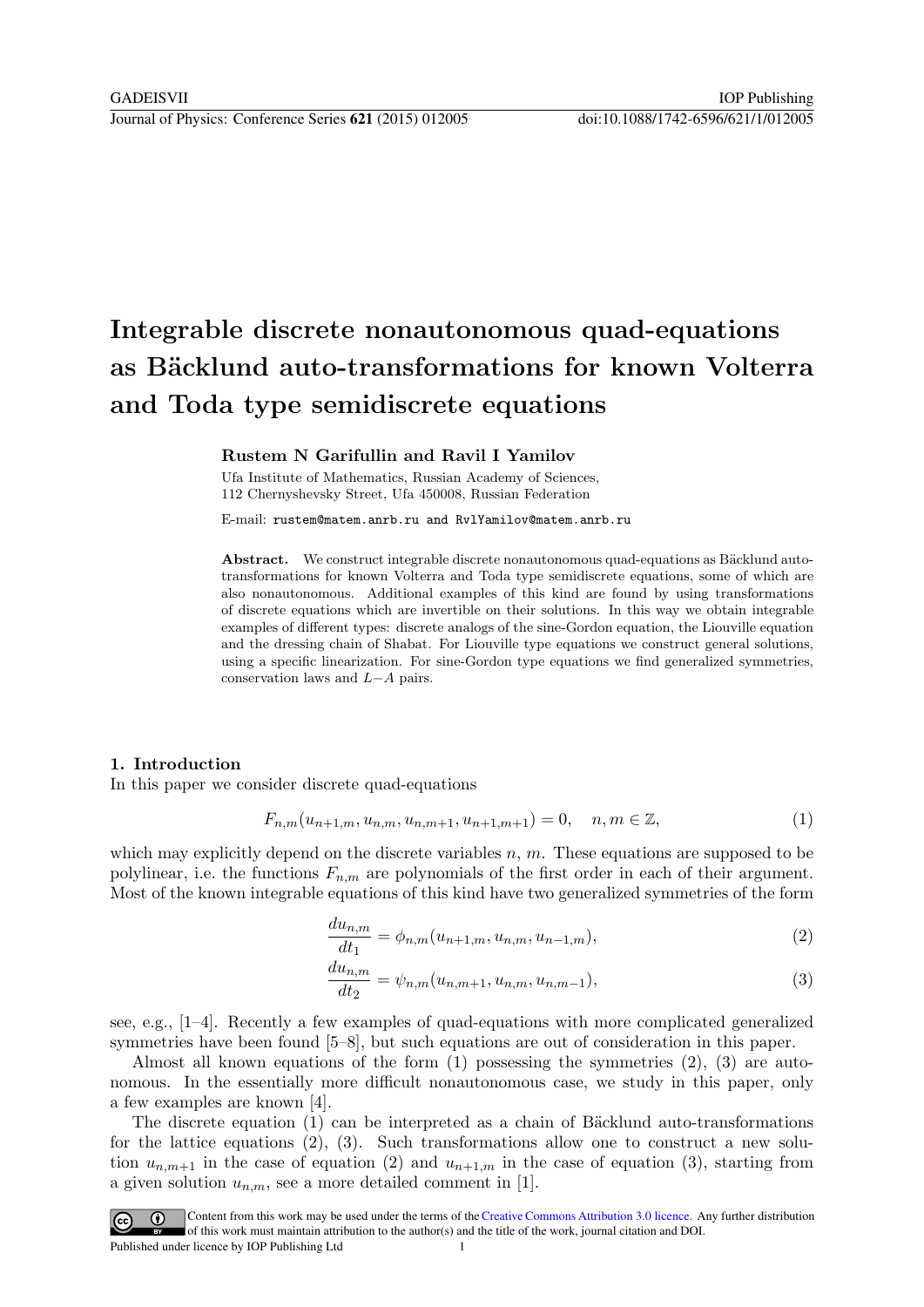In this paper we start from known integrable equations of the form (2) and look for the discrete equations (1) generating for them chains of the Bäcklund auto-transformations. Such problem has been solved up to now only once by one example and only in the autonomous case [9]. Discrete equations obtained in this way may be not integrable. We select integrable cases by requiring the existence of a second symmetry of the form (3). In such way we can construct integrable discrete equations, using known integrable equations of the Volterra type presented in [10, 11] or using their nonautonomous generalizations given in [12].

More precisely, we are going to use differential-discrete equations of the form:

$$
\frac{du_n}{dt} = P_n(u_n)(u_{n+1} - u_{n-1}).
$$
\n(4)

It has been shown in [12] that nonlinear integrable equations of this form are described by the following conditions:

$$
P_n = \alpha u_n^2 + \beta_n u_n + \gamma_n,\tag{5}
$$

where  $\alpha$  is an arbitrary constant, and  $\beta_n$ ,  $\gamma_n$  are the two-periodic functions:

$$
\beta_{n+2} = \beta_n, \quad \gamma_{n+2} = \gamma_n. \tag{6}
$$

Up to the transformations

$$
\tilde{t} = \eta t, \quad \tilde{u}_n = \mu_n u_n + \nu_n, \quad \tilde{u}_n = u_{n+1},
$$

where  $\mu_n$  and  $\nu_n$  are the two-periodic functions, we have five cases: the Volterra equation with  $P_n = u_n$ , its three modifications with  $P_n = u_n^2$ ,  $P_n = u_n^2 - 1$ ,  $P_n = u_n^2 - \chi_n$  and an equation with  $P_n = \chi_n u_n + \chi_{n+1}$ . The last equation is nothing but one of forms of the Toda model, as it has been shown in [12]. Here  $\chi_n$  is given by

$$
\chi_n = \frac{1 + (-1)^n}{2}.\tag{7}
$$

We fix the generalized symmetry  $(2)$  in the direction n in one of the following five ways:

$$
\frac{du_{n,m}}{dt_1} = u_{n,m}(u_{n+1,m} - u_{n-1,m}),
$$
\n(8)

$$
\frac{du_{n,m}}{dt_1} = u_{n,m}^2(u_{n+1,m} - u_{n-1,m}),
$$
\n(9)

$$
\frac{du_{n,m}}{dt_1} = (u_{n,m}^2 - 1)(u_{n+1,m} - u_{n-1,m}),
$$
\n(10)

$$
\frac{du_{n,m}}{dt_1} = (u_{n,m}^2 - \chi_n)(u_{n+1,m} - u_{n-1,m}),\tag{11}
$$

$$
\frac{du_{n,m}}{dt_1} = (\chi_n u_{n,m} + \chi_{n+1})(u_{n+1,m} - u_{n-1,m}).
$$
\n(12)

In all these cases we find all corresponding polylinear discrete equations (1). A more general form of such symmetry is possible:

$$
\frac{du_{n,m}}{dt_1} = (\alpha_m u_{n,m}^2 + \beta_{n,m} u_{n,m} + \gamma_{n,m})(u_{n+1,m} - u_{n-1,m}),
$$
\n(13)

where  $\beta_{n+2,m} = \beta_{n,m}$  and  $\gamma_{n+2,m} = \gamma_{n,m}$  for all n, m. In this case we will construct some examples.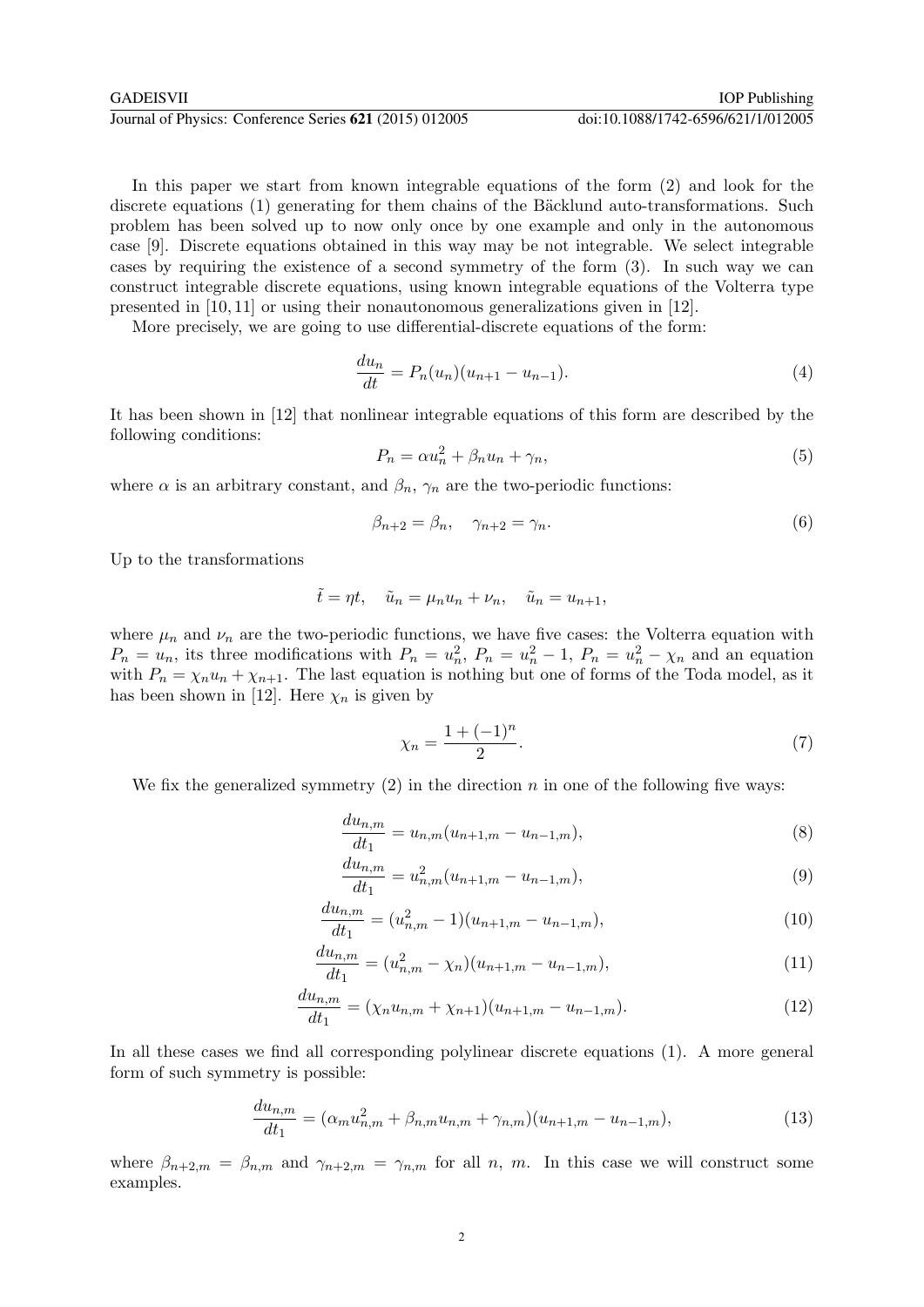As a result we find nonautonomous integrable examples of several different types. According to their symmetry properties, equations (1) are the discrete analogs of the hyperbolic type equations  $u_{xy} = f(x, y, u, u_x, u_y)$ . Some examples obtained in this paper are of the sine-Gordon type. Such equations have two generalized symmetries (2), (3) and are not Darboux integrable, see definitions in the next section. We also find a few Darboux integrable equations which can be called the discrete analogs of the Liouville equation. For all equations of this type, we construct general solutions. One more new interesting integrable example presented here is a discrete analog of the well-known dressing chain studied in [13–15].

In Section 2 we give some definitions and obtain theoretical results necessary for the paper. In Section 3 we enumerate all the discrete equation (1) corresponding to the differentialdiscrete equations  $(8)$ – $(12)$  and also obtain some examples in the case of equation (13). In Section 4 a discrete analog of the dressing chain is discussed. The problem of construction of the second symmetry (3) for examples obtained in Section 3 is solved in Section 5. In Section 6 some additional examples are found by using special transformations of the discrete equations invertible on their solutions.

# 2. Theory

In this section we give necessary definitions and derive some conditions for the discrete equations which allow us to make the class (1) of the discrete equations essentially more narrow.

We consider equations of the form (1) which are *polylinear* and *nondegenerate*. It is convenient to formulate definitions in terms of the function

$$
F_{n,m}(x_1, x_2, x_3, x_4)
$$

which depends on four continuous complex variables  $x_1, x_2, x_3, x_4$  and on two integer discrete variables  $n, m$ . An equation of the form  $(1)$  is polylinear if

$$
\frac{\partial^2 F_{n,m}}{\partial x_i^2} = 0, \quad i = 1, 2, 3, 4,
$$

for all  $n, m \in \mathbb{Z}$ . So, we consider a class of polynomial equations with 16 n, m-dependent coefficients. The nondegeneracy is defined following [2]. If the function  $F_{n,m}$  depends on  $x_4$  for all n, m, then we can rewrite the equation  $F_{n,m} = 0$  in the form

$$
x_4 = f_{n,m}(x_1, x_2, x_3) \tag{14}
$$

and we require the function  $f_{n,m}$  to depend essentially on all its continuous variables for all n, m. So, we have the following nondegeneracy condition in terms of  $F_{n,m}$  and  $f_{n,m}$ :

$$
\frac{\partial F_{n,m}}{\partial x_4}, \frac{\partial f_{n,m}}{\partial x_1}, \frac{\partial f_{n,m}}{\partial x_2}, \frac{\partial f_{n,m}}{\partial x_3} \neq 0 \quad \text{for all} \ \ n, m \in \mathbb{Z}.
$$
 (15)

The discrete equation (1) is equivalent to

$$
u_{n+1,m+1} = f_{n,m}(u_{n+1,m}, u_{n,m}, u_{n,m+1}).
$$
\n(16)

The *compatibility conditions* of equations  $(16)$  and  $(2)$ ,  $(3)$  have the form:

$$
\phi_{n+1,m+1} = \phi_{n+1,m} \frac{\partial f_{n,m}}{\partial u_{n+1,m}} + \phi_{n,m} \frac{\partial f_{n,m}}{\partial u_{n,m}} + \phi_{n,m+1} \frac{\partial f_{n,m}}{\partial u_{n,m+1}},\tag{17}
$$

$$
\psi_{n+1,m+1} = \psi_{n+1,m} \frac{\partial f_{n,m}}{\partial u_{n+1,m}} + \psi_{n,m} \frac{\partial f_{n,m}}{\partial u_{n,m}} + \psi_{n,m+1} \frac{\partial f_{n,m}}{\partial u_{n,m+1}}.
$$
(18)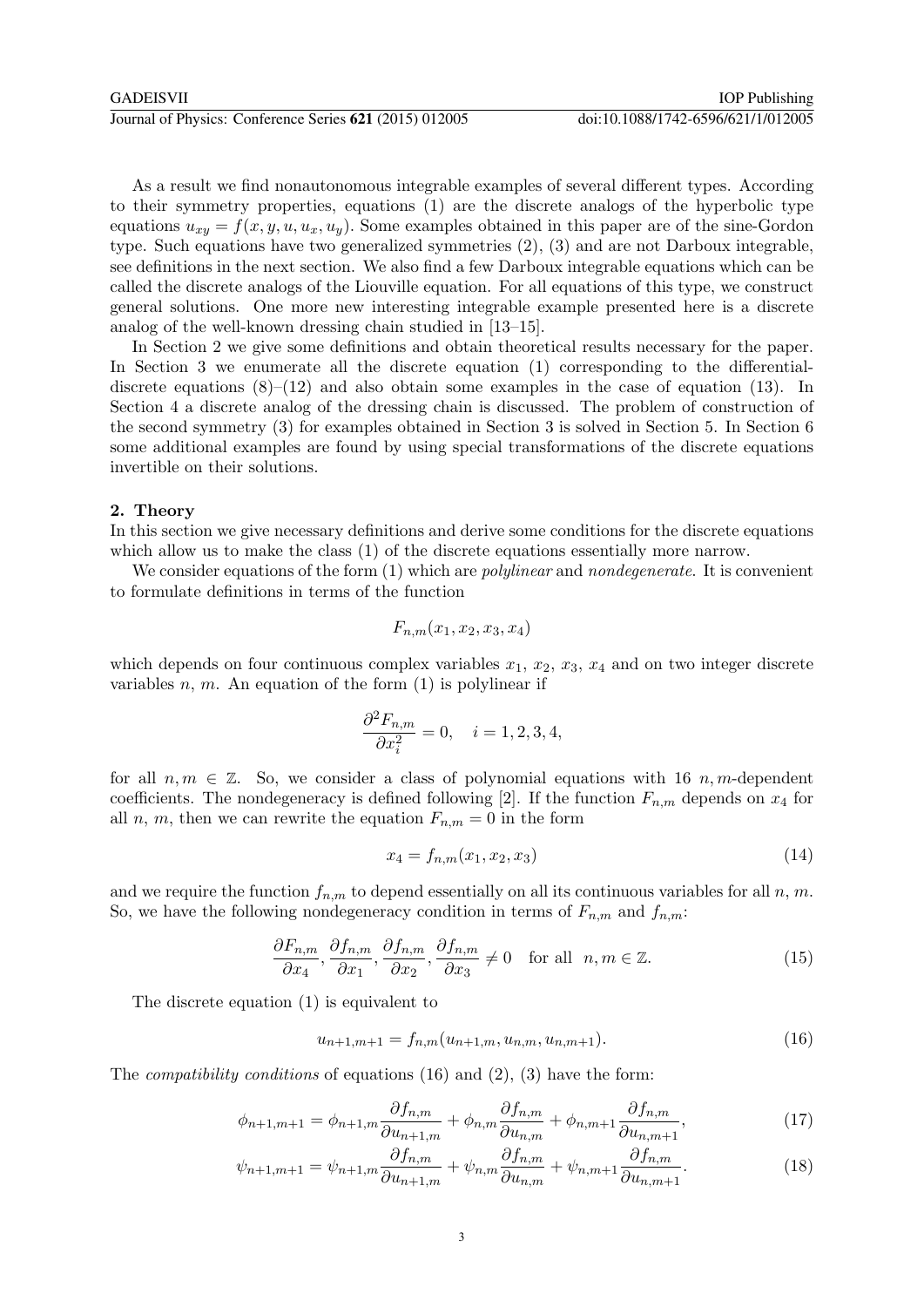These relations are obtained by differentiating equation (16) with respect to the times  $t_1$  and  $t_2$ of equations (2), (3). For fixed values of n, m we can express, using equation (16), all functions  $u_{n+k,m+l}$   $(kl \neq 0)$  in terms of the functions

$$
u_{n+k,m}, u_{n,m+l}, \quad k, l \in \mathbb{Z}, \tag{19}
$$

which can be considered as *independent variables*. Equations  $(17)$ ,  $(18)$  must be identically satisfied for all values of the independent variables as well as for any  $n, m \in \mathbb{Z}$ . If equations (16) and  $(2)$ ,  $(3)$  are compatible, then  $(2)$ ,  $(3)$  are the generalized symmetries of  $(16)$  and, on the other hand, equation (16) defines chains of the Bäcklund auto-transformations for equations  $(2), (3)$ , see [1].

Equation (16) is called *Darboux integrable* if it has two first integrals  $W_{n,m}$ ,  $V_{n,m}$  depending of a finite number of the independent variables (19) and satisfying the relations

$$
(T_1 - 1)W_{n,m} = 0, \quad (T_2 - 1)V_{n,m} = 0, \quad \text{for all } n, m \in \mathbb{Z},
$$
\n(20)

on the solutions of equation (16). Here  $T_1$ ,  $T_2$  are the shift operators in the first and second directions, respectively:

$$
T_1 h_{n,m} = h_{n+1,m}, \quad T_2 h_{n,m} = h_{n,m+1}.
$$

It is easy to show that the first integrals  $W_{n,m}$  and  $V_{n,m}$  depend only on the independent variables  $u_{n,m+i}$  and  $u_{n+j,m}$ , respectively. Applying the shift operators, we can represent these first integrals as:

$$
W_{n,m} = W_{n,m}(u_{n,m}, u_{n,m+1}, \dots, u_{n,m+k_1}),
$$
  
\n
$$
V_{n,m} = V_{n,m}(u_{n,m}, u_{n+1,m}, \dots, u_{n+k_2,m}).
$$
\n(21)

The Darboux integrable equations are linearizable, with linearizing transformations  $w_{n,m}$  =  $W_{n,m}$ ,  $v_{n,m} = V_{n,m}$ , and are analogs of the Liouville equation.

A discrete equation (16) is of the *sine-Gordon type* if it has two generalized symmetries  $(2)$ ,  $(3)$ and is not Darboux integrable. Such equations should be integrable by the inverse scattering method. It is difficult to prove that a given equation has no first integrals (21), see [16] for possible difficulties. For examples obtained below, we check that fact for  $k_i \leq 4$ .

Let us derive two conditions necessary for the compatibility of the discrete equation (16) and an equation of the form

$$
\frac{du_{n,m}}{dt_1} = P_{n,m}(u_{n,m})(u_{n+1,m} - u_{n-1,m}).
$$
\n(22)

The only restriction here is that  $P_{n,m}(x) \neq 0$  for all n, m. The equations (8)–(13) are particular cases of equation (22).

Differentiating the compatibility condition (17) with respect to  $u_{n+2,m}$  and applying  $T_1^{-1}$ , we obtain the relation

$$
T_2 \left( \frac{\partial \phi_{n,m}}{\partial u_{n+1,m}} \right) \frac{\partial f_{n,m}}{\partial u_{n+1,m}} = \frac{\partial \phi_{n,m}}{\partial u_{n+1,m}} T_1^{-1} \left( \frac{\partial f_{n,m}}{\partial u_{n+1,m}} \right). \tag{23}
$$

This is nothing but one of so-called integrability conditions obtained in [9]. Here we just present it in the most general non-autonomous case and write it down in a form more convenient for the present paper. In the case of equation (22) it takes the form:

$$
P_{n,m+1}(u_{n,m+1})\frac{\partial f_{n,m}}{\partial u_{n+1,m}} = P_{n,m}(u_{n,m})T_1^{-1}\left(\frac{\partial f_{n,m}}{\partial u_{n+1,m}}\right). \tag{24}
$$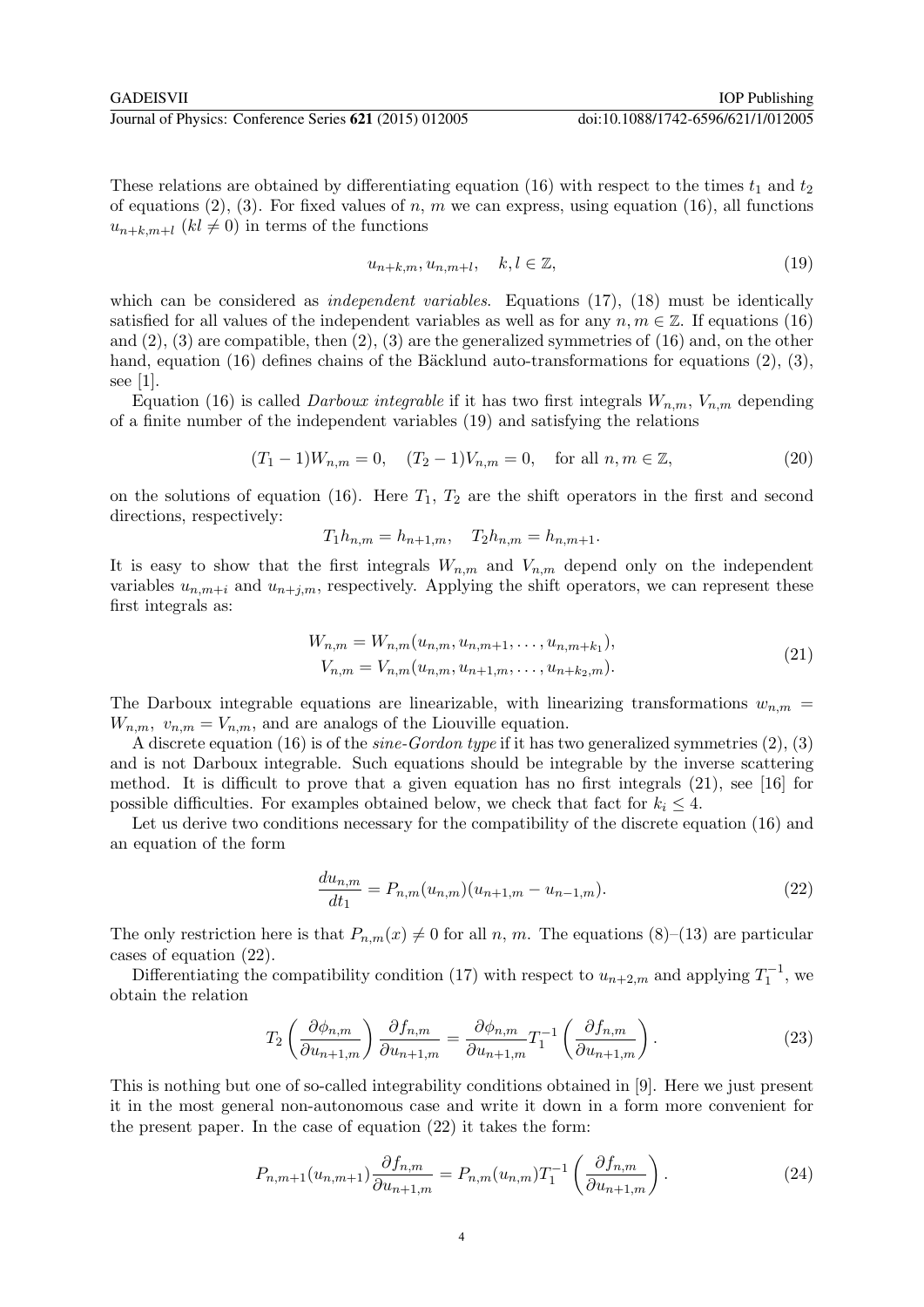GADEISVII IOP Publishing

Applying  $T_1^{-1}$  to equation (16), we can easily rewrite it in one more form

$$
u_{n-1,m+1} = \hat{f}_{n,m}(u_{n-1,m}, u_{n,m}, u_{n,m+1})
$$
\n(25)

equivalent to equation (1). The function  $\hat{f}_{n,m}$  essentially depends on all its continuous variables for all  $n, m$ . The compatibility condition for  $(25)$  and  $(2)$  reads:

$$
\phi_{n-1,m+1} = \phi_{n-1,m} \frac{\partial \hat{f}_{n,m}}{\partial u_{n-1,m}} + \phi_{n,m} \frac{\partial \hat{f}_{n,m}}{\partial u_{n,m}} + \phi_{n,m+1} \frac{\partial \hat{f}_{n,m}}{\partial u_{n,m+1}}.
$$
(26)

The following condition analogous to (24) is derived from (26) in a quite similar way:

$$
P_{n,m+1}(u_{n,m+1})\frac{\partial \hat{f}_{n,m}}{\partial u_{n-1,m}} = P_{n,m}(u_{n,m})T_1\left(\frac{\partial \hat{f}_{n,m}}{\partial u_{n-1,m}}\right). \tag{27}
$$

**Theorem 1** If the discrete equation  $(1)$  is compatible with  $(22)$ , then the conditions  $(24)$ and (27) must be satisfied.

Using the conditions  $(24)$  and  $(27)$ , we can essentially simplify the form of the polylinear discrete equation (1). The resulting form is

$$
(\kappa_{1,n,m}u_{n,m} + \kappa_{2,n,m}u_{n,m+1} + \kappa_{3,n,m})u_{n+1,m+1}
$$
  
+
$$
(\kappa_{4,n,m}u_{n,m} + \kappa_{5,n,m}u_{n,m+1} + \kappa_{6,n,m})u_{n+1,m}
$$
  
+
$$
(\kappa_{7,n,m}u_{n,m} + \kappa_{8,n,m}u_{n,m+1} + \kappa_{9,n,m}) = 0,
$$
\n(28)

where  $\kappa_{i,n,m}$  are arbitrary n, m-dependent functions. This form corresponds to the following restrictions ∂ ∂

$$
\frac{\partial^2 F_{n,m}}{\partial u_{n+1,m+1}\partial u_{n+1,m}} = \frac{\partial^2 F_{n,m}}{\partial u_{n,m+1}\partial u_{n,m}} = 0.
$$
\n(29)

**Theorem 2** If a nondegenerate polylinear equation  $(1)$  is compatible with an equation of the form (22), then it must have the form (28).

**Proof.** The relation (24) depends on the following independent variables:  $u_{n-1,m}$ ,  $u_{n,m}$ ,  $u_{n,m+1}$ ,  $u_{n+1,m}$ , and only the term  $\frac{\partial f_{n,m}}{\partial u_{n+1,m}}$  depends on  $u_{n+1,m}$ . Differentiating (24) with respect to  $u_{n+1,m}$  and taking into account the restriction  $P_{n,m}(x) \neq 0$ , we obtain

$$
\frac{\partial^2 f_{n,m}}{\partial u_{n+1,m}^2} = 0.
$$
\n(30)

In quite similar way the relation (27) implies

$$
\frac{\partial^2 \hat{f}_{n,m}}{\partial u_{n-1,m}^2} = 0.
$$
\n(31)

Applying the conditions (30) and (31) to the discrete polylinear equation (1) and using its nondegeneracy, we are led to the form  $(28)$ .  $\Box$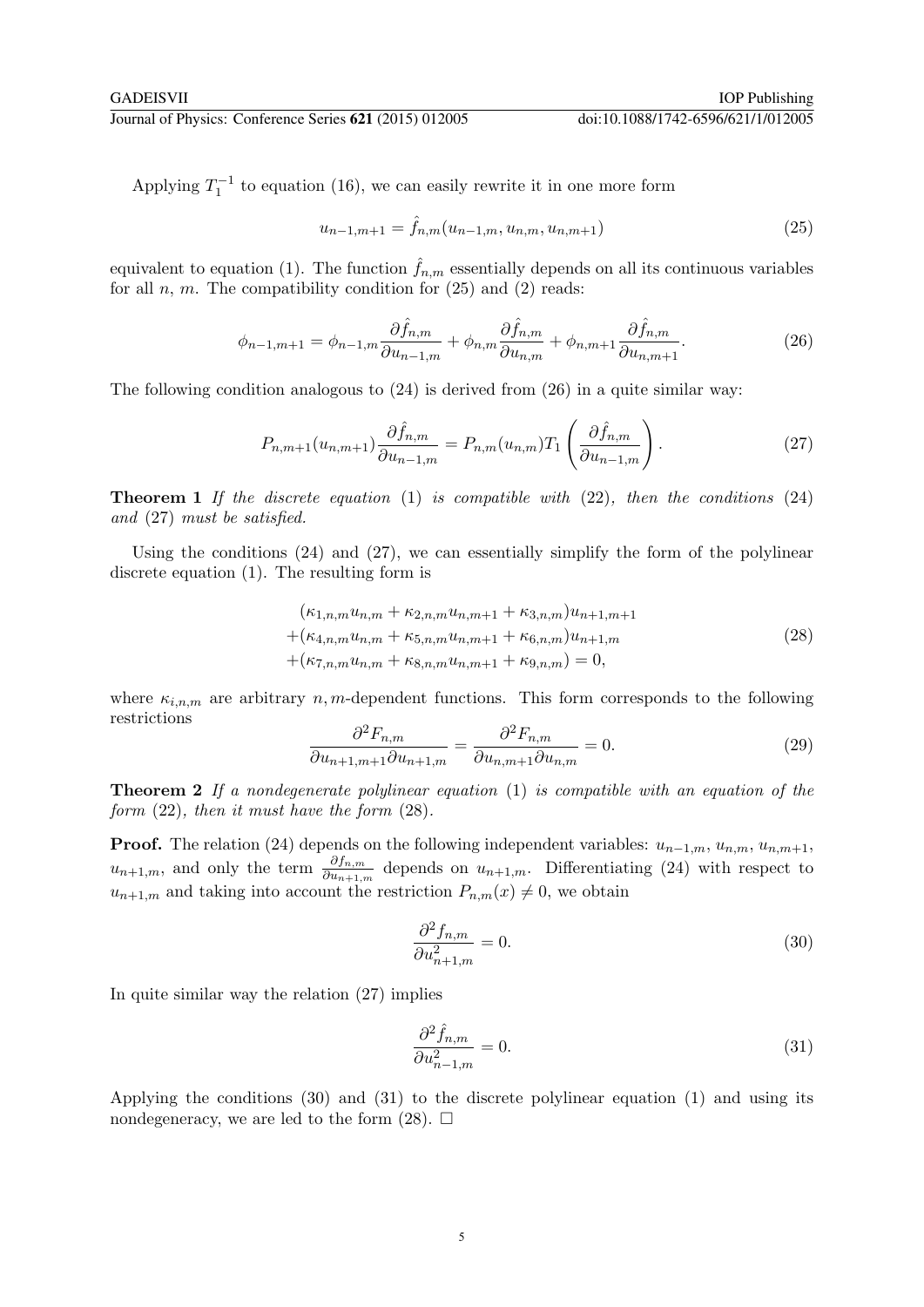# 3. Bäcklund auto-transformations

Here we describe all polylinear discrete equations (1) compatible with equations  $(8)$ – $(12)$ . At the end we construct an example corresponding to an equation of the form (13).

We fix one of equations  $(8)$ – $(12)$  as the generalized symmetry  $(2)$ . To find corresponding discrete equation, we use in the first step more simple necessary conditions (24), (27) instead of the compatibility condition (17). The relations (24), (27) are equivalent to a nonlinear algebraic system of equations for eighteen functions  $\kappa_{i,n,m}$ ,  $\kappa_{i,n-1,m}$ . It is interesting that not only in this system but also in case of the compatibility condition  $(17)$  the discrete variable m is not changed. So we can define the dependence of  $\kappa_{i,n,m}$  on n only.

Such problem is not difficult in the autonomous case. We just need to solve an algebraic system for nine unknown coefficients  $k_i$ , using any computer algebra system like Reduce. In the nonautonomous case, we can only find from that algebraic system a set of solutions which have the form of relations between the functions  $k_{i,n,m}$  and  $k_{i,n-1,m}$  in a fixed point  $n = n_0$ . Another difficulty is that there are many divisors of zero  $\alpha_n \neq 0$  and  $\beta_n \neq 0$ , such that  $\alpha_n \beta_n \equiv 0$ .

Nevertheless, comparing sets of solutions at  $n = n_0$  and  $n = n_0 + 1$ , one can choose consistent pairs of nondegenerate solutions, i.e. such that corresponding discrete equation (28) is nondegenerate, and can determine in this way the dependence of the functions  $k_{i,n,m}$  on n. In case of the nonautonomous equations (11) and (12), we need to solve the corresponding algebraic system twice, at  $n = 2k_0$  and  $n = 2k_0 + 1$ , to avoid a dependence on the function  $\chi_n$ . This the way we find the discrete equations.

In case of the Toda lattice (12), we have checked that there is no polylinear and nondegenerate discrete equation (1) compatible with (12). However, in Section 6 we present an example of the sine-Gordon type, corresponding to (12), which is not polylinear. In case of the Volterra equation (8) we get a positive result.

**Theorem 3** If a polylinear nondegenerate discrete equation (1) is compatible with equation  $(8)$ , then, up to the multiplication by a function  $\nu_{n,m}$  nonzero for any  $n, m \in \mathbb{Z}$ , it can be expressed as:

$$
\Omega_{n,m}(u_{n+1,m+1}u_{n,m+1} - u_{n+1,m}u_{n,m})
$$
  
+ 
$$
\Omega_{n+1,m}(u_{n+1,m+1} + u_{n,m+1} - u_{n+1,m} - u_{n,m} + k_m) = 0,
$$
  

$$
\Omega_{n,m} = \frac{1 + \omega_m(-1)^n}{2},
$$
 (32)

where  $\omega_m^2 = 1$  for all  $m \in \mathbb{Z}$  and  $k_m$  is an arbitrary m-dependent function.

In the case of equations  $(9)-(11)$  the problem of finding discrete equations (1) is easier. We solve an algebraic system, corresponding to equations  $(24)$  and  $(27)$  in a fixed point n, and see that all possible nondegenerate solutions have the same structure:

$$
k_{1,n,m} = k_{5,n,m} = 0
$$
,  $k_{4,n,m} = -k_{2,n,m} \neq 0$  for all  $n, m \in \mathbb{Z}$ .

Deviding the discrete equation (28) by  $k_{2,n,m}$ , we obtain a very simple ansatz of the form

$$
u_{n+1,m+1}u_{n,m+1} - u_{n+1,m}u_{n,m} + \kappa_{3,n,m}u_{n+1,m+1} + \kappa_{6,n,m}u_{n+1,m} + \kappa_{7,n,m}u_{n,m} + \kappa_{8,n,m}u_{n,m+1} + \kappa_{9,n,m} = 0.
$$
\n(33)

Now we can interpret algebraic systems of equations for  $\kappa_{i,n,m}$ ,  $\kappa_{i,n+1,m}$ ,  $\kappa_{i,n-1,m}$ , corresponding to the conditions (24), (27) and (17), as systems of ordinary difference equations for the functions  $k_{i,n,m}$  and then we can specify equation (33) with no difficulties.

The resulting discrete equation in the case of (9) is not interesting:

$$
u_{n+1,m+1}u_{n,m+1} = u_{n+1,m}u_{n,m}.\tag{34}
$$

It can be linearized by the point transformation  $v_{n,m} = \log u_{n,m}$ .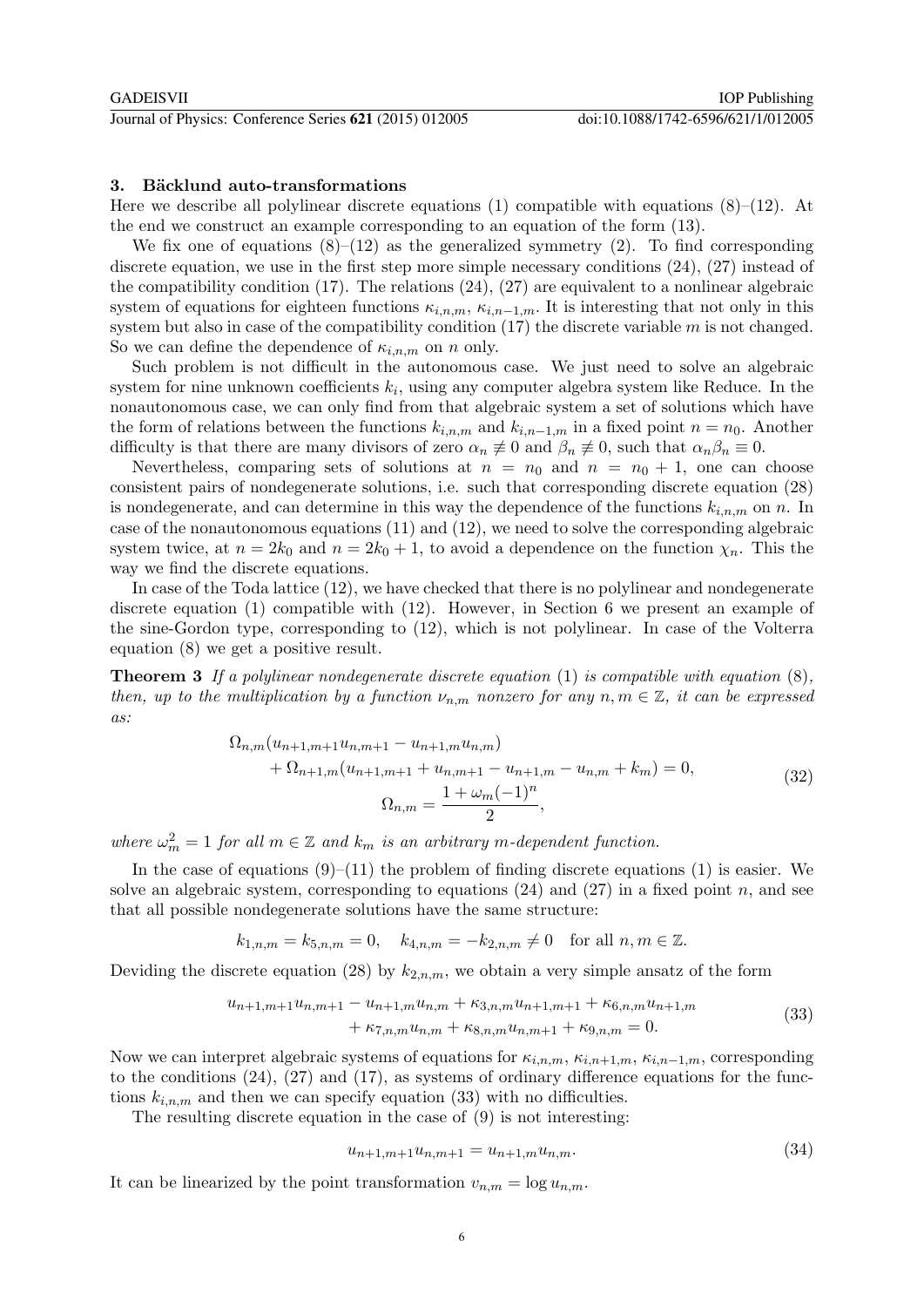**Theorem 4** Up to the multiplication by a nonzero function  $\nu_{n,m}$ , a polylinear and nondegenerate discrete equation (1) must be of the form:

$$
(u_{n+1,m} + a_{n+1,m})(u_{n,m} - a_{n,m}) = (u_{n+1,m+1} + b_{n+1,m+1})(u_{n,m+1} - b_{n,m+1}),
$$
  
\n
$$
a_{n+2,m} = a_{n,m}, \quad b_{n+2,m} = b_{n,m}, \quad a_{n,m}^2 = b_{n,m}^2 = 1,
$$
\n(35)

*if it is compatible with equation*  $(10)$ *, and of the form:* 

$$
(u_{n+1,m} + A_m \chi_{n+1})(u_{n,m} - A_m \chi_n) = (u_{n+1,m+1} + B_{m+1} \chi_{n+1})(u_{n,m+1} - B_{m+1} \chi_n),
$$
  

$$
A_m^2 = B_m^2 = 1,
$$
 (36)

in the case of equation (11).

Let us construct now a generalization of equations (35) and (36), using a pair of Miura type transformations, see [17] and a more close to the discrete quad-equations [18].

Equation (13) with  $\alpha_m \neq 0$  for any m can be transformed into

$$
\frac{du_{n,m}}{dt_1} = (u_{n,m}^2 - a_{n,m}^2)(u_{n+1,m} - u_{n-1,m}), \quad a_{n+2,m} = a_{n,m} \text{ for all } n,m. \tag{37}
$$

A transformation has the form  $\tilde{u}_{n,m} = \mu_m u_{n,m} + \nu_{n,m}$ , where  $\mu_m \neq 0$ ,  $\nu_{n+2,m} = \nu_{n,m}$  for all n, m. Equation (37) is transformed into the Volterra equation (8) by a Miura type transformation, such that

$$
\hat{u}_{n,m} = (u_{n+1,m} + a_{n+1,m})(u_{n,m} - a_{n,m}).\tag{38}
$$

Introducing  $b_{n,m}$ , such that

$$
b_{n+2,m} = b_{n,m}, \quad b_{n,m}^2 = a_{n,m}^2,
$$

we have another Miura type transformation of equation (37) into (8):

$$
\hat{u}_{n,m-1} = (u_{n+1,m} + b_{n+1,m})(u_{n,m} - b_{n,m}).
$$
\n(39)

Excluding  $\hat{u}_{n,m}$  we are led to the discrete equation

$$
(u_{n+1,m} + a_{n+1,m})(u_{n,m} - a_{n,m}) = (u_{n+1,m+1} + b_{n+1,m+1})(u_{n,m+1} - b_{n,m+1}),
$$
  
\n
$$
a_{n+2,m} = a_{n,m}, \quad b_{n+2,m} = b_{n,m}, \quad a_{n,m}^2 = b_{n,m}^2 \quad \text{for all } n, m.
$$
\n(40)

It can be checked that the quad-equation (40) is compatible with (37).

One can see that equations (35) and (36) correspond to particular cases of the general formula (40). In the second case, we have  $a_{n,m}^2 = b_{n,m}^2 = \chi_n$  and we can represent

 $a_{n,m} = A_m \chi_n, \quad b_{n,m} = B_m \chi_n.$ 

# 4. Discrete analog of the dressing chain

Let us consider a particular case of equation (40), presented in [9], namely:

$$
(u_{n+1,m} + \delta_m)(u_{n,m} - \delta_m) = (u_{n+1,m+1} - \delta_{m+1})(u_{n,m+1} + \delta_{m+1}),
$$
\n(41)

where  $\delta_m$  is an arbitrary m-dependent coefficient. It is a complete analogue of the well-known dressing chain, see [13–15]:

$$
\frac{d}{dx}(u_{m+1} + u_m) = u_{m+1}^2 - u_m^2 + \delta_{m+1} - \delta_m.
$$
\n(42)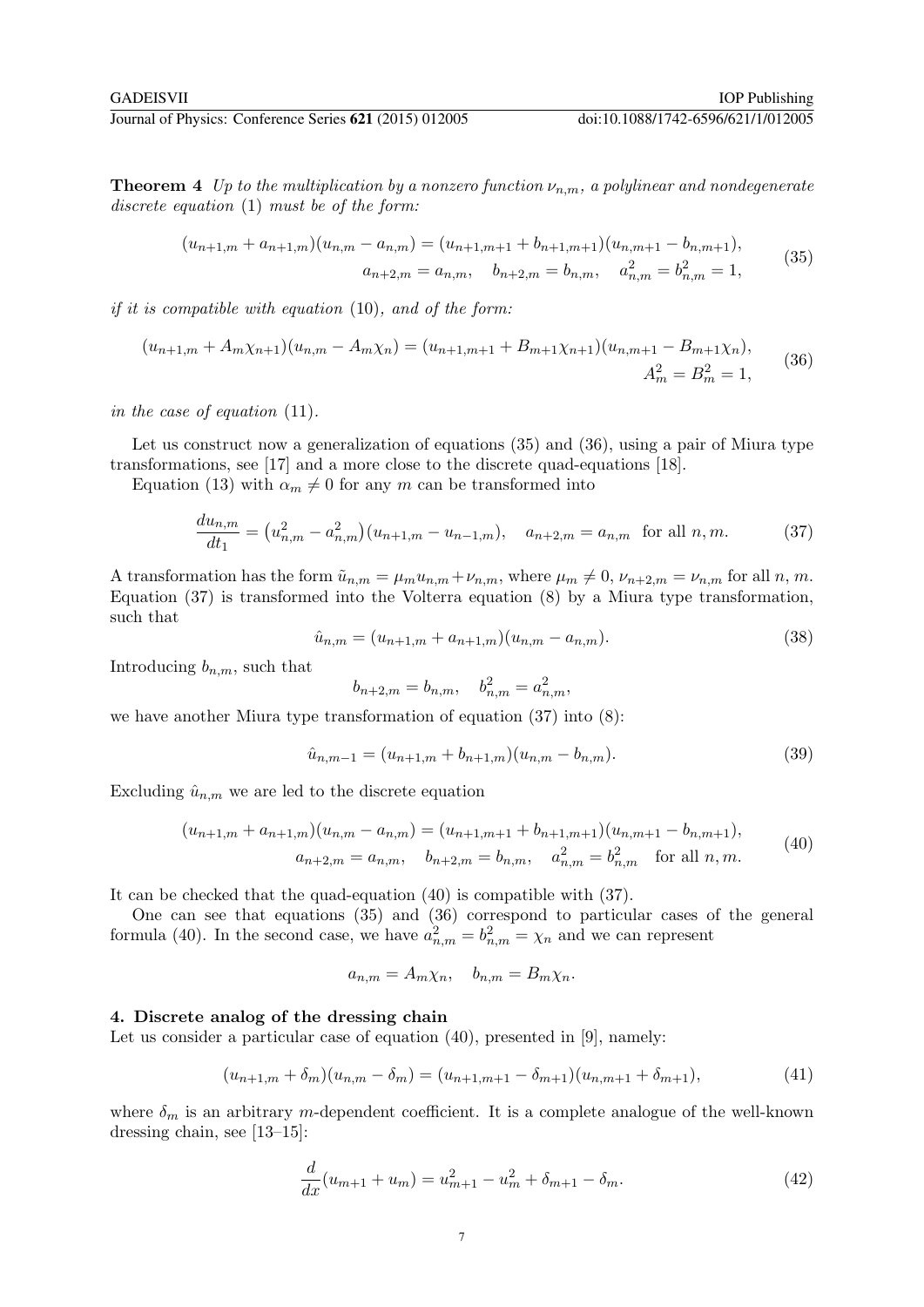Equation (42) can be constructed by two Miura transformations into the Korteweg–de Vries equation as well as equation (41) is constructed by two discrete Miura transformations into the Volterra equation which also is called the discrete Korteweg–de Vries equation. There is in [9] an  $L-A$  pair for equation (41) which is the direct analog of an  $L-A$  pair for (42) constructed in [14]. In this section we present a generalization of equation (41) together with its  $L-A$  pair.

That generalization is a particular case of equation (40) corresponding to  $b_{n,m} = -c_m a_{n,m}$ with  $c_m^2 \equiv 1$ :

$$
(u_{n+1,m+1} - c_{m+1}a_{n+1,m+1})(u_{n,m+1} + c_{m+1}a_{n,m+1})
$$
  
=  $(u_{n+1,m} + a_{n+1,m})(u_{n,m} - a_{n,m}), \quad a_{n+2,m} = a_{n,m}, \quad c_m^2 \equiv 1,$  (43)

and we lose, e.g., the case  $b_{n,m} = (-1)^n a_{n,m}$ . In the case when  $a_{n,m} \neq 0$  and  $c_m = 1$  for all n, m, we can introduce a new function  $\hat{u}_{n,m}: u_{n,m} = \hat{u}_{n,m} a_{n,m}/\delta_m$ , where  $\delta_m^2 = a_{n+1,m} a_{n,m}$ . The last product does not depend on n, as  $a_{n,m}$  is two-periodic with respect to n. This function  $\hat{u}_{n,m}$ satisfies an equation of the form  $(41)$ , i.e. we get nothing new in this case. So, only the case when  $c_m = -1$  or  $a_{n,m} = 0$  for some n, m is interesting, and we will show examples of this kind in next sections.

An L−A pair for equation (43) reads:

$$
L_{n,m} = \begin{pmatrix} \lambda & -(u_{n+1,m} + a_{n+1,m})(u_{n,m} - a_{n,m}) \\ 1 & 0 \end{pmatrix},
$$
  
\n
$$
A_{n,m} = \begin{pmatrix} \lambda & a_{n+1,m+1}(u_{n,m+1} + a_{n,m+1})(1 + c_{m+1}) \\ -\frac{a_{n,m+1}(1 + c_{m+1})}{u_{n,m+1} - a_{n,m+1}} & \frac{\lambda(u_{n,m+1} + c_{m+1}a_{n,m+1})}{u_{n,m+1} - a_{n,m+1}} \end{pmatrix},
$$
\n
$$
(44)
$$

and these matrices satisfy the standard relation  $L_{n,m+1}A_{n,m} = A_{n+1,m}L_{n,m}$ . In particular case (41), this L−A pair coincides with one of [9]. A hierarchy of conservation laws for equation (41) has been constructed in [19] by using that  $L-A$  pair of [9].

We also can construct conservation laws for  $(43)$ , using the L−A pair  $(44)$  and the same scheme of [19]. Discrete conservation laws are of the form

$$
(T_2 - 1)p_{n,m}^{(i)} = (T_1 - 1)q_{n,m}^{(i)}
$$
\n(45)

and, for  $i = 0, 1, 2$ , are given by the following functions  $p_{n,m}^{(i)}$  and  $q_{n,m}^{(i)}$ .

$$
p_{n,m}^{(0)} = \log(u_{n+1,m} + a_{n+1,m})(u_{n,m} - a_{n,m}),
$$
  
\n
$$
q_{n,m}^{(0)} = \log \frac{u_{n,m+1} + c_{m+1}a_{n,m+1}}{u_{n,m+1} - a_{n,m+1}};
$$
\n(46)

$$
p_{n,m}^{(1)} = (u_{n+1,m} + a_{n+1,m})(u_{n,m} - a_{n,m}),
$$
  
\n
$$
q_{n,m}^{(1)} = -(u_{n,m+1} - a_{n,m+1})(1 + c_{m+1})a_{n+1,m+1};
$$
\n(47)

$$
p_{n,m}^{(2)} = (u_{n+1,m} + a_{n+1,m})(u_{n,m} - a_{n,m})(2u_{n+2,m}u_{n+1,m} + u_{n+1,m}u_{n,m} - 2u_{n+2,m}a_{n+1,m} + u_{n+1,m}a_{n,m} + a_{n+1,m}u_{n,m} - 3a_{n+1,m}a_{n,m}),
$$
  
\n
$$
q_{n,m}^{(2)} = -2(1 + c_{m+1})a_{n+1,m+1}(u_{n,m+1} - c_{m+1}a_{n,m+1})(u_{n+1,m}u_{n,m} - u_{n+1,m}a_{n,m} - a_{n+1,m+1}u_{n,m+1} + a_{n+1,m}u_{n,m} - a_{n+1,m+1}a_{n,m+1} - a_{n+1,m}a_{n,m}).
$$
\n(48)

Equations of the sine-Gordon type possess two hierarchies of generalized symmetries and conservation laws. Equation (43) probably has, in general, only one hierarchy of conservation laws and generalized symmetries, see a comment below. Nevertheless, it has the L−A pair and is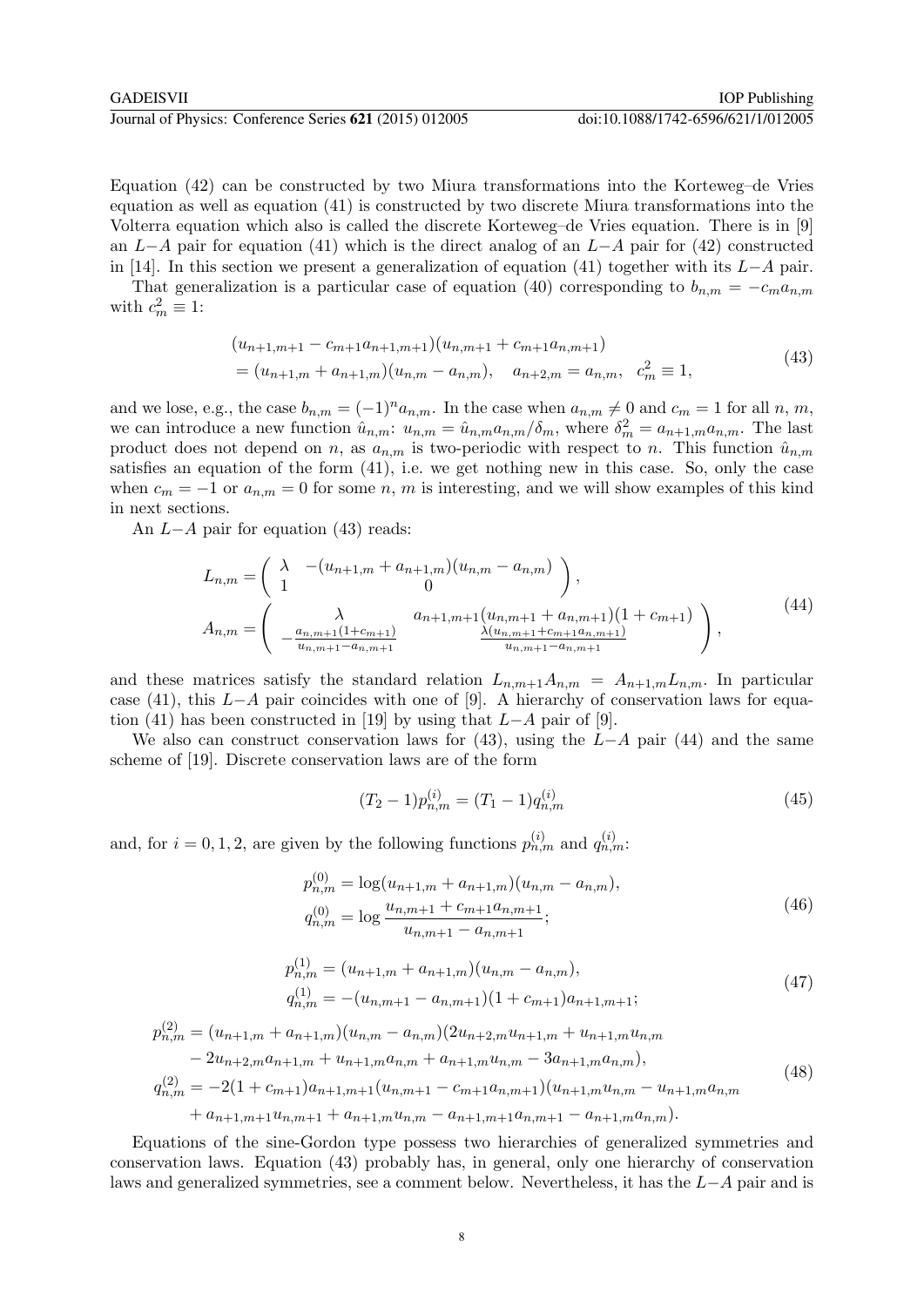integrable for this reason. It deserves further study as a direct discrete analogue of the dressing chain (42).

The discrete equation (41) has the generalized symmetry (37) with  $a_{n,m} = \delta_m$  in the direction n. However, in the case when  $\delta_m \neq 0$  for all m, we can show that if the second generalized symmetry of the form (3) exists, then the following relation must take place:

$$
\delta_m^2 = \delta_0^2 \text{ for all } m.
$$

In this case, using rescaling  $u_{n,m} = \hat{u}_{n,m}\delta_m$ , we can transform this equation into:

$$
(u_{n+1,m+1}-1)(u_{n,m+1}+1) = (u_{n+1,m}+1)(u_{n,m}-1). \tag{49}
$$

This is the well-known integrable equation found in [20, 21]. A generalized symmetry in the m-direction can be found in [9],  $L-A$  pairs of different forms have been presented, e.g., in [18,20].

A new sine-Gordon type example of the form (43), which is essentially nonautonomous, will be discussed in Section 6. That equation has two hierarchies of generalized symmetries as well as two hierarchies of conservation laws which can be derived from the L−A pair (44).

#### 5. Second generalized symmetry

Among discrete equations, we consider in this paper, there may be integrable equations which do not have two generalized symmetries of the form  $(2), (3)$ . Nevertheless, we use here the existence of two generalized symmetries of such form as an integrability criterion. It is constructive and allows us not only to check an equation for integrability, but also to solve some classification problems, as it is demonstrated below, see also [6].

For some of discrete equations found in Section 3, we select in this section cases in which a generalized symmetry of the form (3) exists. The symmetry must be nondegenerate, i.e. its right hand side must differ from zero for any  $n, m$ .

When searching for generalized symmetries, we use a scheme developed in  $[2, 9, 22]$ . To check the Darboux integrability of an equation, we use results of [6, 23]. In both cases some special annihilation operators introduced in [23] play an important role.

#### 5.1. Volterra case

In the case of equation (32) we have two possibilities up to the transformation  $\tilde{u}_{n,m} = u_{n+1,m}$ . We have  $k_m \equiv 0$  in both cases. In the first case  $\omega_m = (-1)^m$ , therefore  $\Omega_{n,m} = \chi_{n+m}$ , and equation (32) takes the form:

$$
\chi_{n+m}(u_{n+1,m+1}u_{n,m+1} - u_{n+1,m}u_{n,m})
$$
  
+  $\chi_{n+m+1}(u_{n+1,m+1} + u_{n,m+1} - u_{n+1,m} - u_{n,m}) = 0,$  (50)

where  $\chi_{n+m}$  is defined by (7). Nonautonomous integrable equations of this kind are known, see [4]. Examples of [4] and equation (50) are essentially different, as corresponding generalized symmetries strongly differ from each other.

The second generalized symmetry  $(3)$  in the *m*-direction of equation  $(50)$  reads:

$$
\frac{du_{n,m}}{dt_2} = u_{n,m} \left( \frac{C_m}{u_{n,m+1} - u_{n,m}} + \frac{C_{m-1}}{u_{n,m} - u_{n,m-1}} \right), \quad C_m = \alpha m + \beta,
$$
\n(51)

where  $\alpha$ ,  $\beta$  are arbitrary constants. Equation (51) with  $\alpha = 0$ ,  $\beta = 1$  is a representative of the well-known complete list of integrable Volterra type equations presented in [10,11]. Equation (51)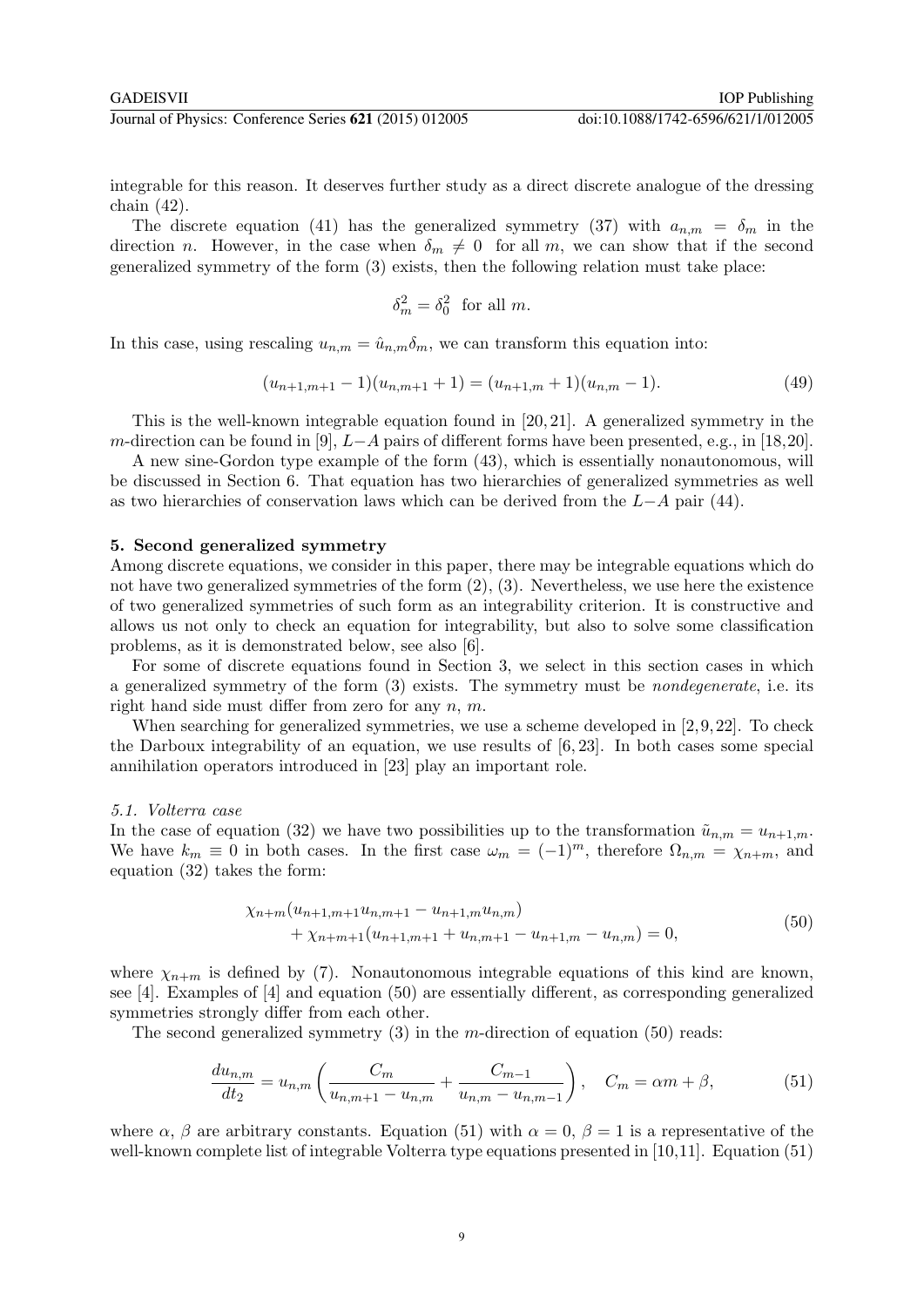with  $\alpha = 1, \beta = 0$  is its master symmetry found in [24]. It generates generalized symmetries for equation (51) with  $\alpha = 0$ ,  $\beta = 1$  and, therefore, for the discrete equation (50), for instance:

$$
\frac{du_{n,m}}{d\tau_2} = \frac{u_{n,m+1}u_{n,m}}{(u_{n,m+2} - u_{n,m+1})(u_{n,m+1} - u_{n,m})^2} + \frac{u_{n,m}u_{n,m-1}}{(u_{n,m} - u_{n,m-1})^2(u_{n,m-1} - u_{n,m-2})} + \frac{u_{n,m}^2(u_{n,m+1} - u_{n,m-1})}{(u_{n,m+1} - u_{n,m})^2(u_{n,m} - u_{n,m-1})^2}.
$$
\n
$$
(52)
$$

It can be proved that equation (50) does not have first integrals (21) with  $k_i \leq 4$  and, for this reason, probably is not Darboux integrable.

In the second case,  $\omega_m \equiv 1$  in equation (32), hence  $\Omega_{n,m} = \chi_n$ , and this equation is of the form:

$$
\chi_n(u_{n+1,m+1}u_{n,m+1} - u_{n+1,m}u_{n,m}) + \chi_{n+1}(u_{n+1,m+1} + u_{n,m+1} - u_{n+1,m} - u_{n,m}) = 0.
$$
\n(53)

Its generalized symmetry of the form (3) reads:

$$
\frac{du_{n,m}}{dt_2} = c_m \frac{(u_{n,m+1} - u_{n,m})(u_{n,m} - u_{n,m-1})}{u_{n,m+1} - u_{n,m-1}},
$$
\n(54)

where  $c_m$  is an arbitrary function, such that  $c_m \neq 0$  for any m. This example is Darboux integrable, as it possesses the following first integrals, see (20), (21):

$$
V_{n,m} = \chi_n u_{n+1,m} u_{n,m} + \chi_{n+1}(u_{n+1,m} + u_{n,m}),
$$
  
\n
$$
W_{n,m} = \frac{(u_{n,m+3} - u_{n,m})(u_{n,m+2} - u_{n,m+1})}{(u_{n,m+3} - u_{n,m+2})(u_{n,m+1} - u_{n,m})}.
$$
\n(55)

In the next section, a general solution of equation (53) will be constructed.

There exist examples with degenerate generalized symmetries, too. Such examples can be taken from the following statement: equation (54) is the symmetry of equation (32) iff

$$
c_m(\omega_m - \omega_{m-1}) = c_m k_m = c_m k_{m-1} = 0
$$
 for all m.

There may be very few points of degeneration of a symmetry, for instance, if

$$
k_m \equiv 0, \quad \omega_m = -1, \ m \le -1, \quad \omega_m = 1, \ m \ge 0,
$$

then  $c_0 = 0$  and  $c_m$  may be a nonzero constant in all the other points m. Such examples probably have not been considered in the literature up to now. Equations of this kind seem to be very close to the integrable ones and, in our opinion, deserve further study.

#### 5.2. General solution

In this section we present, by an example, a scheme of construction of the general solution for the Darboux integrable discrete equations. We use an observation of [6] for polylinear equations (1) that, in many cases, first integrals of the first order (i.e. such that  $k_1 = 1$  or  $k_2 = 1$  in (21)) can be rewritten as a linear equation. Using this fact, the corresponding discrete equation can be equivalently rewritten as a nonautonomous linear equation.

We see that  $V_{n,m}$  of (55) is a first integral of the first order, and the relation  $(T_2-1)V_{n,m}=0$ is equivalent to the discrete equation (53). We can solve this relation and obtain

$$
V_{n,m} = \chi_n u_{n+1,m} u_{n,m} + \chi_{n+1}(u_{n+1,m} + u_{n,m}) = \eta_n,
$$
\n(56)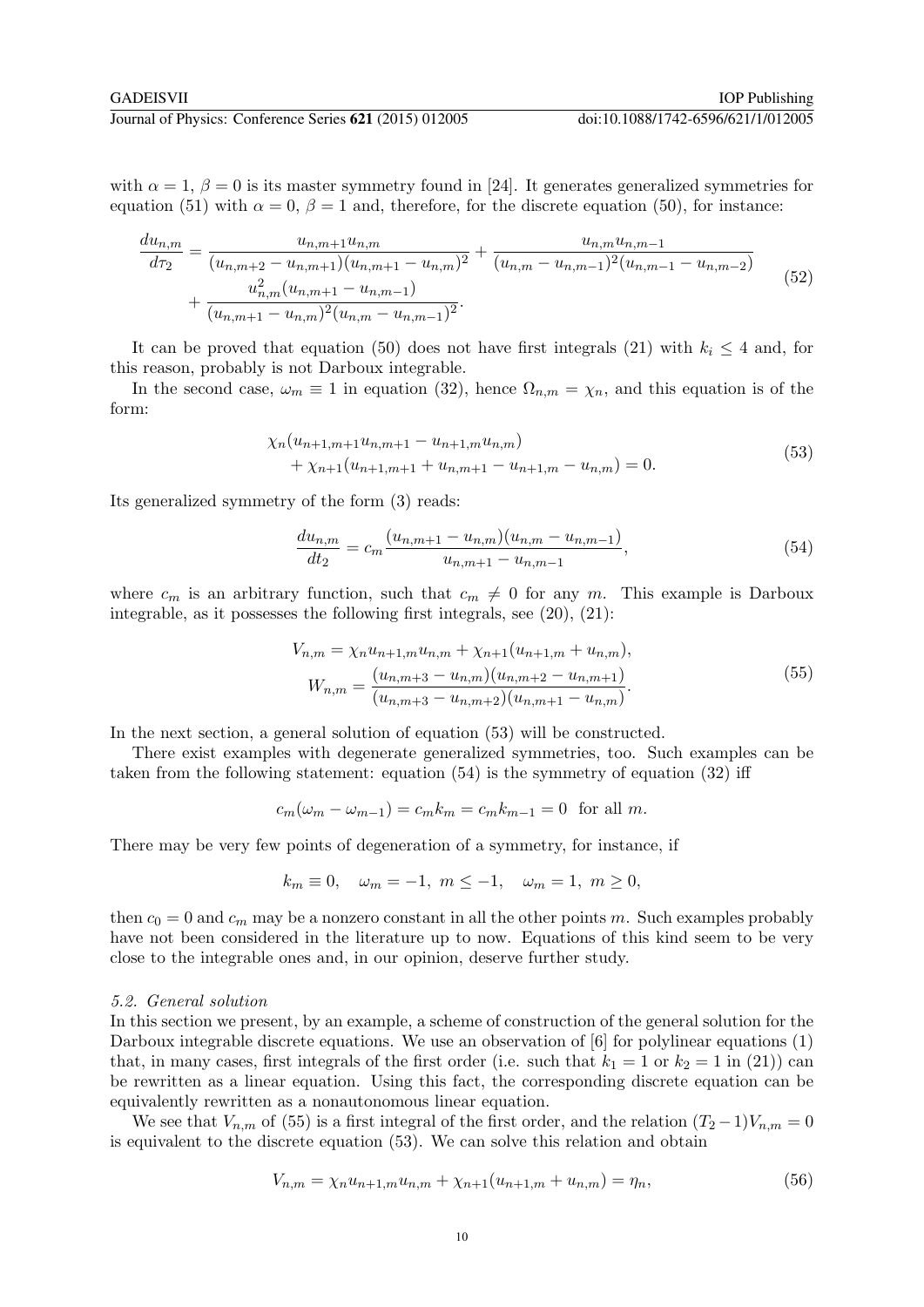where  $\eta_n$  is an arbitrary *n*-dependent function of integration. We see that this is the discrete Riccati equation. As it is known for such type equations, if we know a particular solution, then we can rewrite the equation as a linear one and find its general solution.

Let  $\rho_n$  be a particular solution of equation (56):

$$
\chi_n \rho_{n+1} \rho_n + \chi_{n+1} (\rho_{n+1} + \rho_n) = \eta_n.
$$

Then the discrete Riccati equation (56) is linearized by the following point transformation:

$$
u_{n,m} = \frac{1}{v_{n,m}} + \rho_n,\tag{57}
$$

and we get

$$
(\chi_{n+1} + \chi_n \rho_n)v_{n,m} + (\chi_{n+1} + \chi_n \rho_{n+1})v_{n+1,m} + \chi_n = 0.
$$

Using an integrating factor  $\chi_n \nu_n - \chi_{n+1} \kappa_n$ , we can represent this linear equation as a total difference:

$$
(T_1 - 1)w_{n,m} = 0, \quad w_{n,m} = (\chi_n \kappa_{n-1} - \chi_{n+1} \kappa_n)v_{n,m} + \chi_n \kappa_n + \chi_{n+1} \kappa_{n+1},
$$

if  $\nu_n = \kappa_n - \kappa_{n+2}$  and  $\kappa_n$  satisfies the following linear equation:

$$
(\chi_n \nu_n + \chi_{n+1} \nu_{n-1})\rho_n = \chi_n \kappa_{n-1} + \chi_{n+1} \kappa_n.
$$

We are led to the relation  $w_{n,m} = \theta_m$  with a new function of integration  $\theta_m$ . From this relation we find  $v_{n,m}$  and, taking into account (57), we obtain

$$
u_{n,m} = \chi_n \frac{\kappa_{n-1}(\theta_m + \kappa_{n+2})}{(\kappa_{n+2} - \kappa_n)(\theta_m + \kappa_n)} + \chi_{n+1} \frac{\kappa_n(\theta_m + \kappa_{n-1})}{(\kappa_{n+1} - \kappa_{n-1})(\theta_m + \kappa_{n+1})}.
$$
(58)

This formula (58) defines the general solution of the discrete equation (53) in the sense that this solution depends on two arbitrary functions of one discrete variable, namely,  $\kappa_n$  and  $\theta_m$ . Probably, the formula (58) does not describe all solutions of equation (53), as it corresponds to a special choice of the function  $\eta_n$  in equation (56).

#### 5.3. Modified Volterra case

Here we consider the discrete equations (35), (36) corresponding to the modified Volterra equations  $(10)$ ,  $(11)$ .

As  $b_{n,m}$  of equation (35) is a 2-periodic function with respect to n, we can introduce  $d_m =$  $b_{n,m}b_{n+1,m}$  which does not depend on n. After rescaling  $u_{n,m} \to -u_{n,m}b_{n,m}$ ,  $a_{n,m} \to -a_{n,m}b_{n,m}$ , we obtain instead of (10), (35) the following equations:

$$
\frac{du_{n,m}}{dt_1} = d_m(u_{n,m}^2 - 1)(u_{n+1,m} - u_{n-1,m}),
$$
\n(59)

$$
d_{m+1}(u_{n+1,m+1}-1)(u_{n,m+1}+1) = d_m(u_{n+1,m}+a_{n+1,m})(u_{n,m}-a_{n,m}),
$$
\n(60)

where  $d_m^2 = a_{n,m}^2 = 1$ ,  $a_{n+2,m} = a_{n,m}$  for all n, m.

There are here two cases with a nondegenerate second generalized symmetry. In both cases  $d_m \equiv 1$  and  $a_{n,m} = A_m$ , i.e. it does not depend on n. In the first case  $A_m \equiv 1$ , and equation (60)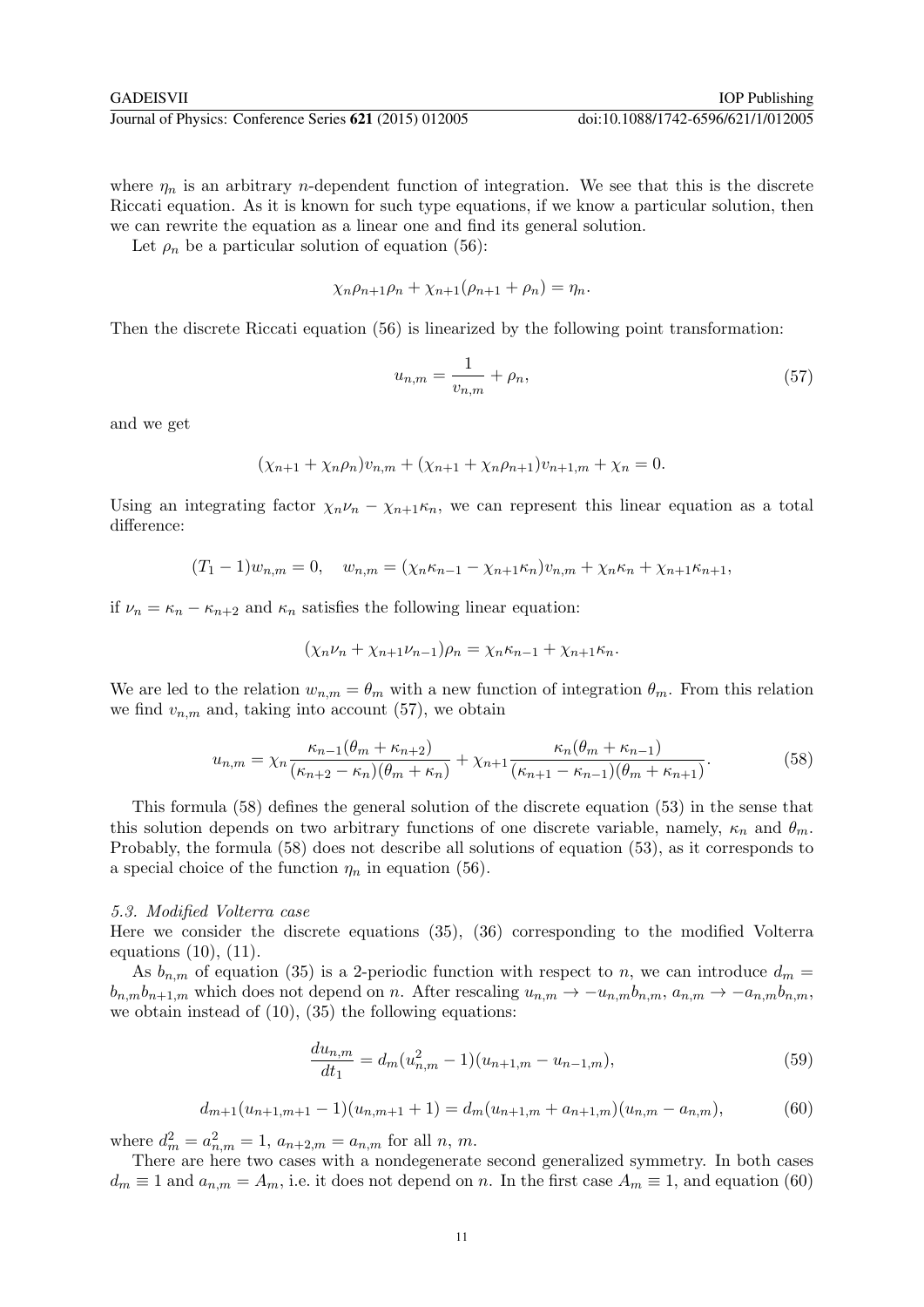is nothing but the known equation (49). In the other case  $A_m \equiv -1$ , and the second generalized symmetry reads:

$$
\frac{du_{n,m}}{dt_2} = c_m \frac{(u_{n,m+1} - u_{n,m})(u_{n,m} - u_{n,m-1})}{u_{n,m+1} - u_{n,m-1}},
$$
\n(61)

where  $c_m$  is an arbitrary function, such that  $c_m \neq 0$  for any m. This discrete equation coincides, up to an autonomous Möbius transformation, with an example found in [25]. This equation is Darboux integrable, its first integrals and a general solution are presented in [25], too.

There is a degenerate example of the form (60) with  $d_m \equiv 1, a_{n,m} = A_m$ :

$$
(u_{n+1,m+1}-1)(u_{n,m+1}+1) = (u_{n+1,m} + A_m)(u_{n,m} - A_m),
$$
\n(62)

where  $A_m$  is such that  $A_m^2 = 1$  and it is not constant. Equation (62) has a second symmetry of the form

$$
\frac{du_{n,m}}{dt_2} = c_m(A_m - 1)(A_{m-1} - 1)\frac{(u_{n,m+1} - u_{n,m})(u_{n,m} - u_{n,m-1})}{u_{n,m+1} - u_{n,m-1}} + \hat{c}_m(A_m - 1)(A_{m-1} + 1)\frac{(u_{n,m+1} - u_{n,m})(u_{n,m} + u_{n,m-1})}{u_{n,m+1} + u_{n,m-1}},
$$
\n(63)

with two arbitrary functions  $c_m$ ,  $\hat{c}_m$ , such that  $c_m \neq 0$ ,  $\hat{c}_m \neq 0$  for any m. If  $A_m = 1$  for some  $m = M$ , then  $\frac{du_{n,M}}{dt_2} = 0$ . For example, if  $A_0 = 1$  and  $A_m = -1$  for  $m \neq 0$ , then  $\frac{du_{n,m}}{dt_2} = 0$  iff  $m=0.$ 

In case of the discrete equation (36), we cannot enumerate all particular cases possessing the second symmetry of the form (3). We just discuss here two Darboux integrable examples.

The first of them is equation (36) with  $A_m \equiv B_m \equiv -1$ :

$$
(u_{n+1,m} - \chi_{n+1})(u_{n,m} + \chi_n) = (u_{n+1,m+1} - \chi_{n+1})(u_{n,m+1} + \chi_n). \tag{64}
$$

Its first integrals read:

$$
V_{n,m} = (u_{n+1,m} - \chi_{n+1})(u_{n,m} + \chi_n),
$$
  
\n
$$
W_{n,m} = \frac{(u_{n,m+1} - u_{n,m-1})(u_{n,m+1}\chi_n + u_{n,m}\chi_{n+1})}{u_{n,m+1}(u_{n,m} - u_{n,m-1})}.
$$
\n(65)

Following the scheme described in Section 5.2, we construct a general solution with two arbitrary functions  $\kappa_n$ ,  $\theta_m$ :

$$
u_{n,m} = \chi_n \frac{(\kappa_n + \kappa_{n+2})\theta_m - 1}{(\kappa_{n+2} - \kappa_n)\theta_m} + \chi_{n+1} \frac{\kappa_n \theta_m}{2\kappa_{n+1} \theta_m - 1}.
$$
 (66)

The discrete equation (64) is a particular case of equation (43) corresponding to  $a_{n,m} = -\chi_n$ and  $c_m \equiv -1$ . We have  $q_{n,m}^{(i)} \equiv 0$  for all three conservation laws given by (45)–(48). So, all these conservation laws turn into first integrals, providing  $V_{n,m}$  of (65), in particular. This is natural for the Darboux integrable equations.

The second case corresponds to  $A_m \equiv 1$ ,  $B_m \equiv -1$  in equation (36), and this equation takes the form

$$
(u_{n+1,m} + \chi_{n+1})(u_{n,m} - \chi_n) = (u_{n+1,m+1} - \chi_{n+1})(u_{n,m+1} + \chi_n).
$$
 (67)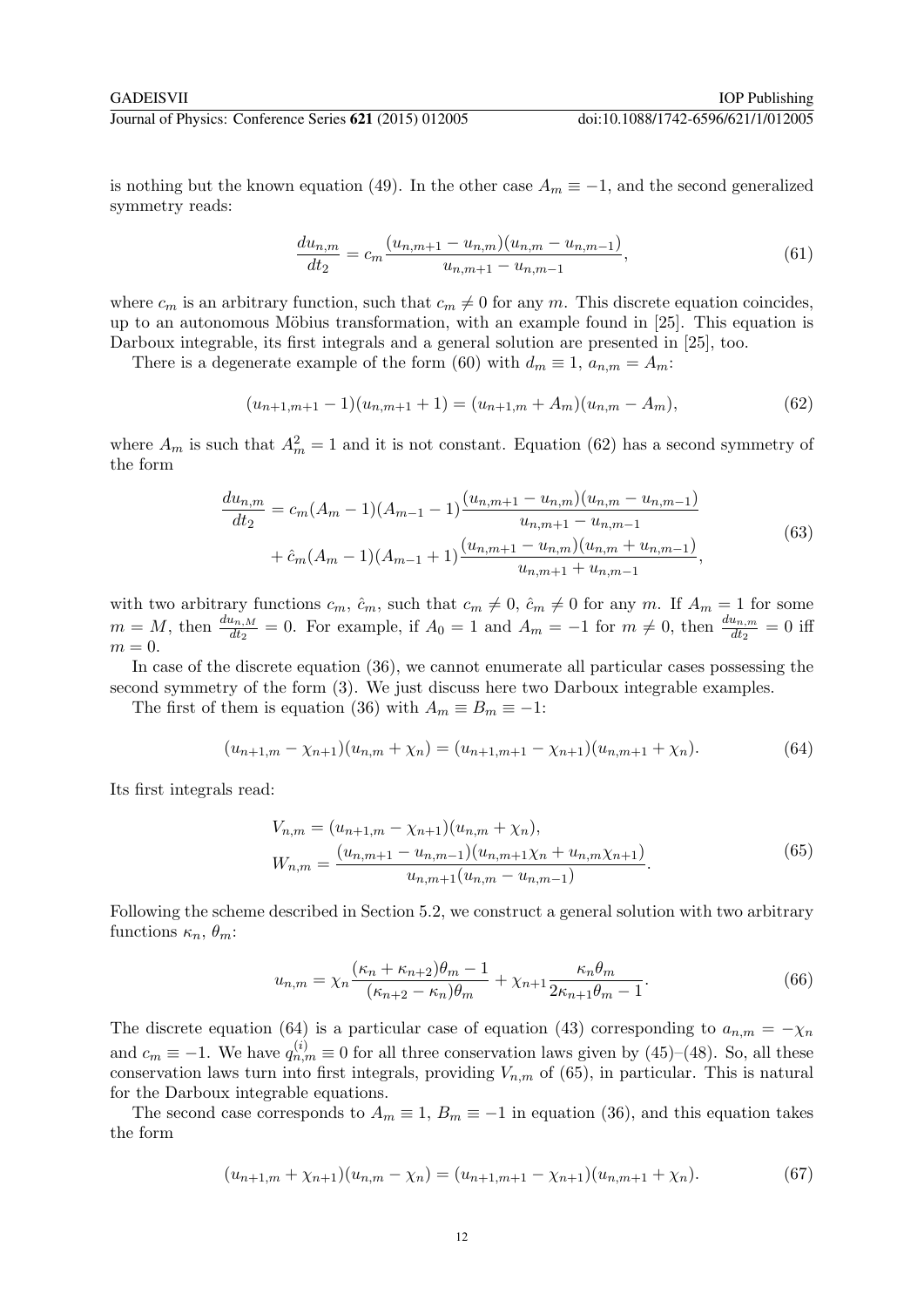The first integrals in this case are more complicated:

$$
V_{n,m} = u_{n+1,m}u_{n-1,m}(u_{n,m}^2 - 1)\chi_n + (u_{n+1,m} + u_{n-1,m})u_{n,m}\chi_{n+1},
$$
  

$$
W_{n,m} = (u_{n,m+1} + u_{n,m})(u_{n,m} + u_{n,m-1})\left(\frac{\chi_n}{u_{n,m}^2 - 1} + \frac{\chi_{n+1}}{u_{n,m+1}u_{n,m-1}}\right).
$$
(68)

This discrete equation is a particular case of equation (43) corresponding to  $a_{n,m} = \chi_n$  and  $c_m \equiv 1$ . It can be checked that the conservation law (48) becomes trivial in the sense that  $p_{n,m}^{(2)}$ is expressed in terms of a first integral and a total difference:

$$
p_{n,m}^{(2)} = T_1 \left( 2V_{n,m} \chi_n + V_{n,m}^2 \chi_{n+1} \right) + (1 - T_1) \left( u_{n,m}^2 (u_{n+1,m} + 1)^2 \chi_{n+1} \right),\tag{69}
$$

and conservation laws (45) with  $i \geq 3$  are trivial in the same sense, too. As the first integrals (68) are not of the first order, we cannot apply the scheme of Section 5.2. A general solution for equation (67) will be constructed in the next section in a different way.

# 6. Transformations

In this section we construct a few new integrable discrete examples, using equations found in Section 5.1 and some special transformations invertible on solutions of discrete equations. Those transformations provide Miura type transformations for both discrete equations and their generalized symmetries. We use a transformation theory developed in [17,26,27]. A formulation more close to the discrete equations together with some applications can be found in [25].

#### 6.1. Transformation 1

Let us start from equation (32) with  $k_m \equiv 0$ . Multiplying by the function  $\frac{\Omega_{n,m}}{u_{n,m+1}u_{n+1,m}} + \Omega_{n+1,m}$ , which is nonzero for any  $n, m$ , we can rewrite the equation as:

$$
\Omega_{n,m} \frac{u_{n+1,m+1}}{u_{n+1,m}} + \Omega_{n+1,m}(u_{n+1,m+1} - u_{n+1,m})
$$
  
=  $\Omega_{n,m} \frac{u_{n,m}}{u_{n,m+1}} + \Omega_{n+1,m}(u_{n,m} - u_{n,m+1}),$   
 $\Omega_{n,m} = \frac{1 + \omega_m(-1)^n}{2}, \quad \omega_m^2 \equiv 1.$  (70)

Denoting the right hand side of equation (70) by  $v_{n,m}$ , we get two formulas

$$
v_{n-1,m} = \Omega_{n-1,m} \frac{u_{n,m+1}}{u_{n,m}} + \Omega_{n,m} (u_{n,m+1} - u_{n,m}),
$$
  

$$
v_{n,m} = \Omega_{n,m} \frac{u_{n,m}}{u_{n,m+1}} + \Omega_{n-1,m} (u_{n,m} - u_{n,m+1})
$$
 (71)

relating the functions  $u_{n,m}$ ,  $u_{n,m+1}$  and  $v_{n,m}$ ,  $v_{n-1,m}$ . These formulas define a transformation of the discrete equation (70) invertible on its solutions. The inverse transformation has the form:

$$
u_{n,m} = -\Omega_{n-1,m} \frac{v_{n,m}}{v_{n-1,m} - 1} - \Omega_{n,m} \frac{v_{n,m} v_{n-1,m}}{v_{n,m} - 1},
$$
  

$$
u_{n,m+1} = -\Omega_{n,m} \frac{v_{n-1,m}}{v_{n,m} - 1} - \Omega_{n-1,m} \frac{v_{n,m} v_{n-1,m}}{v_{n-1,m} - 1}.
$$
 (72)

After an additional point transformation:

$$
w_{n,m} = 2\Omega_{n,m}v_{n,m} + \Omega_{n+1,m}\frac{1+v_{n,m}}{1-v_{n,m}},\tag{73}
$$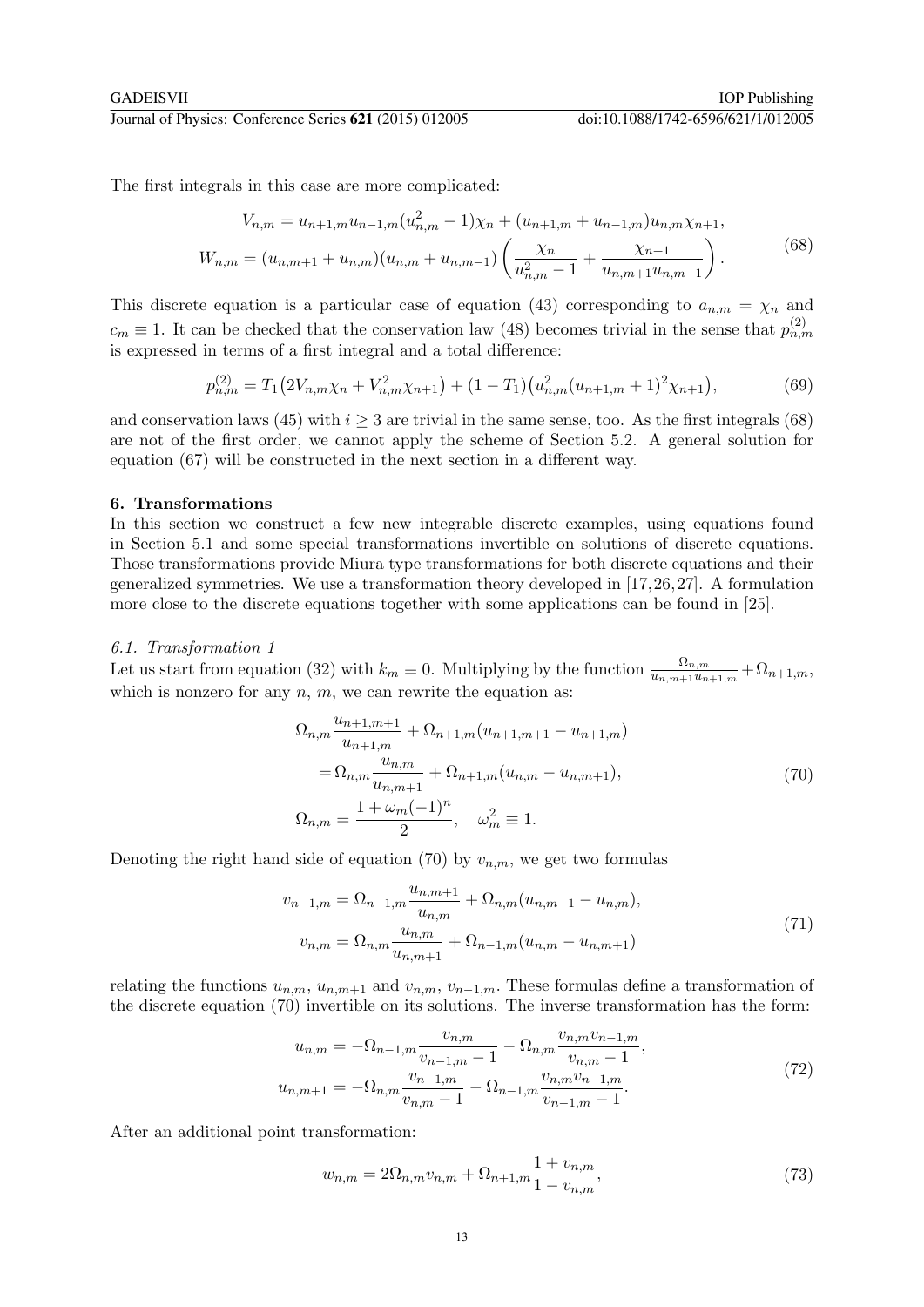we obtain the following discrete equation:

$$
(w_{n+1,m+1} - \Omega_{n+1,m+1})(w_{n,m+1} + \Omega_{n,m+1}) = (w_{n,m} - \Omega_{n,m})(w_{n+1,m} + \Omega_{n+1,m}).
$$
\n(74)

The generalized symmetry (8) of equation (70) turns into

$$
\frac{dw_{n,m}}{dt_1} = (w_{n,m}^2 - \Omega_{n,m})(w_{n+1,m} - w_{n-1,m})
$$
\n(75)

up to scaling  $t_1$ , and this is a symmetry of equation (74) in the *n*-direction.

It should be remarked that the symmetry (75) is a particular case of equations (13), (37). The discrete equation (74) is a particular case of equation (40) and of equation (43) with  $c_m \equiv 1$ and has, for this reason, an  $L-A$  pair of the form (44).

As it has been stated in Section 5.1, there are two subcases among equations (32) possessing the second generalized symmetry of the form (3). The first of them is given by  $k_m \equiv 0$ ,  $\Omega_{n,m} = \chi_n$  and is equation (53). In this case equation (74) coincides with equation (67) and is Darboux integrable. Using the composition of transformations (71), (73) and the solution (58) of equation (53), we obtain a general solution for equation (67):

$$
w_{n,m} = \chi_n \left( 1 - \frac{2(\theta_m + \kappa_{n+2})(\theta_{m+1} + \kappa_n)}{(\kappa_{n+2} - \kappa_n)(\theta_{m+1} - \theta_m)} \right) - \chi_{n+1} \frac{2\kappa_n(\theta_{m+1} - \theta_m)}{(\theta_{m+1} + \kappa_{n+1})(\theta_m + \kappa_{n+1})}.
$$
(76)

The second case is given by  $\Omega_{n,m} = \chi_{n+m}$ , and equation (74) takes the form:

$$
(w_{n+1,m+1} - \chi_{n+m})(w_{n,m+1} + \chi_{n+m+1}) = (w_{n,m} - \chi_{n+m})(w_{n+1,m} + \chi_{n+m+1}).
$$
 (77)

Its second symmetry corresponding to (51) reads:

$$
\frac{dw_{n,m}}{dt_2} = \chi_{n+m+1}(C_{m-1}w_{n,m-1} - C_{m+1}w_{n,m+1})
$$
\n
$$
-\chi_{n+m}\frac{(C_{m-1}w_{n,m+1} - C_{m+1}w_{n,m-1})(w_{n,m}^2 - 1)}{w_{n,m+1}w_{n,m-1}},
$$
\n(78)

where  $C_m = \alpha m + \beta$ . After the point transformation  $\xi_{n,m} = \chi_{n+m}w_{n,m} + \chi_{n+m+1}/w_{n,m}$ , this symmetry takes the form:

$$
\frac{d\xi_{n,m}}{dt_2} = (\xi_{n,m}^2 - \chi_{n+m})(C_{m+1}\xi_{n,m+1} - C_{m-1}\xi_{n,m-1}).\tag{79}
$$

equation (79) with  $C_m \equiv 1$  and equation (75) with  $\Omega_{n,m} = \chi_{n+m}$  are the same up to the transformation  $n \leftrightarrow m$ . Equation (79) with  $C_m \equiv 1$  is, for any fixed value of n, a 1 + 1dimensional differential-difference equation equivalent to the well-known modified Volterra equation (4) with  $P_n(u_n) = u_n^2 - \chi_n$ . Equation (79) with  $C_m \equiv m$  is the master symmetry of equation (79) with  $C_m \equiv 1$ . So, we can see that the discrete equation (77) possesses two hierarchies of generalized symmetries in both directions  $n$  and  $m$ .

Equation (77) is a particular case of (43) with  $c_m \equiv 1$  and  $a_{n,m} = \chi_{n+m}$  and possesses, for this reason, an  $L-A$  pair of the form (44). In addition to (45) we can construct in this case the second hierarchy of conservation laws

$$
(T_1 - 1)\hat{q}_{n,m}^{(i)} = (T_2 - 1)\hat{p}_{n,m}^{(i)},\tag{80}
$$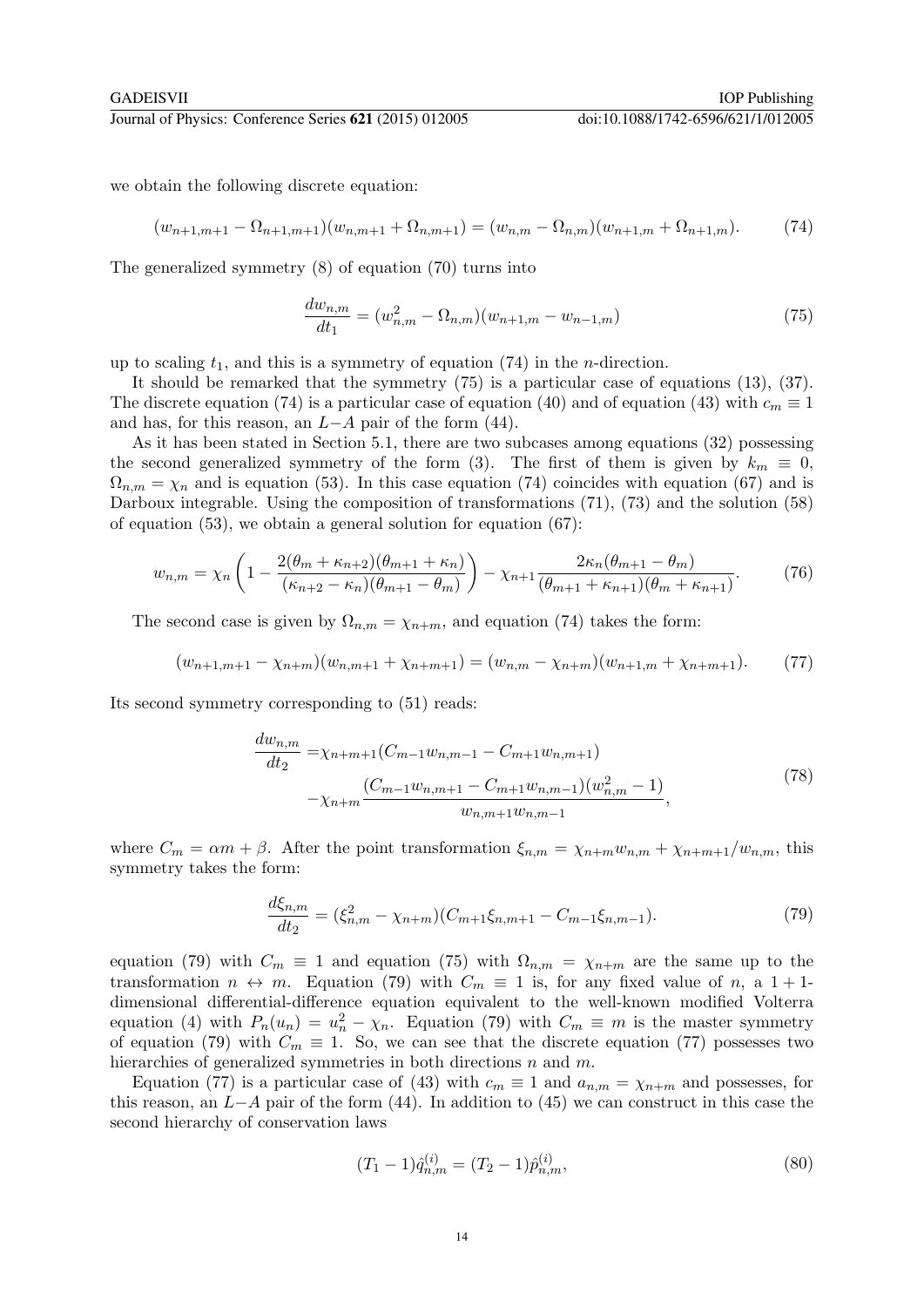using this  $L-A$  pair and the scheme of [19]. First three conservation laws (80) of equation (77) are defined by:

$$
\begin{split}\n\hat{q}_{n,m}^{(0)} &= \log\left(\frac{\chi_{n+m}}{1-w_{n,m}}+\chi_{n+m+1}w_{n,m}\right), \\
\hat{p}_{n,m}^{(0)} &= -\chi_{n+m+1}\log(w_{n,m}(1-w_{n+1,m})); \\
\hat{q}_{n,m}^{(1)} &= \frac{1-w_{n,m}}{1+w_{n,m}}\chi_{n+m} - \frac{1+w_{n,m+1}}{w_{n,m}}\chi_{n+m+1}, \\
\hat{p}_{n,m}^{(1)} &= \frac{2}{w_{n+1,m}}\chi_{n+m}; \\
\hat{q}_{n,m}^{(2)} &= \frac{(1+w_{n,m+2})(1-2w_{n,m}-w_{n,m+2})}{w_{n,m+1}^2}\chi_{n+m} \\
&\quad + \frac{(1-w_{n,m+1})(2w_{n,m+2}w_{n,m+1}+2w_{n,m+2}+w_{n,m+1}w_{n,m}-w_{n,m})}{w_{n,m+2}^2w_{n,m}}\chi_{n+m+1}, \\
\hat{p}_{n,m}^{(2)} &= \frac{4w_{n+1,m}(w_{n,m+1}+1)^2}{(1+w_{n+1,m})^2w_{n,m}^2}\chi_{n+m+1}.\n\end{split}
$$

# 6.2. Transformation 2

Let us start now from equation (50) and rewrite it in the form:

$$
\chi_{n+m}u_{n+1,m+1}u_{n,m+1} + \chi_{n+m+1}(u_{n+1,m+1} + u_{n,m+1})
$$
  
=  $\chi_{n+m}u_{n+1,m}u_{n,m} + \chi_{n+m+1}(u_{n+1,m} + u_{n,m}).$  (81)

Denoting the right hand side of (81) by  $U_{n,m+1}$ , we get two formulas

$$
U_{n,m} = \chi_{n+m+1}u_{n+1,m}u_{n,m} + \chi_{n+m}(u_{n+1,m} + u_{n,m}),
$$
  
\n
$$
U_{n,m+1} = \chi_{n+m}u_{n+1,m}u_{n,m} + \chi_{n+m+1}(u_{n+1,m} + u_{n,m}),
$$
\n(82)

which define a transformation invertible on the solutions of equation  $(81)$ . The inverse transformation is given by:

$$
u_{n,m} = -\frac{\chi_{n+m+1}}{2} \left( U_{n,m+1} + \sqrt{U_{n,m+1}^2 - 4U_{n,m}} \right) - \frac{\chi_{n+m}}{2} \left( U_{n,m} + \sqrt{U_{n,m}^2 - 4U_{n,m+1}} \right),
$$
  

$$
u_{n+1,m} = \frac{\chi_{n+m+1}}{2} \left( \sqrt{U_{n,m+1}^2 - 4U_{n,m}} - U_{n,m+1} \right) + \frac{\chi_{n+m}}{2} \left( \sqrt{U_{n,m}^2 - 4U_{n,m+1}} - U_{n,m} \right).
$$
 (83)

In terms of new function  $U_{n,m}$ , we obtain the following discrete equation:

$$
\chi_{n+m+1} \left( U_{n,m+1} - U_{n+1,m} - \sqrt{U_{n+1,m}^2 - 4U_{n+1,m+1}} - \sqrt{U_{n,m+1}^2 - 4U_{n,m}} \right)
$$
  
+ 
$$
\chi_{n+m} \left( U_{n,m} - U_{n+1,m+1} - \sqrt{U_{n+1,m+1}^2 - 4U_{n+1,m}} - \sqrt{U_{n,m}^2 - 4U_{n,m+1}} \right) = 0.
$$
 (84)

Unlike all the other examples presented in this paper, this equation is not polylinear and even not polynomial. Equations of this kind, with the square roots, have been discussed, e.g., in [28, 29].

A generalized symmetry in the n-direction, obtained from (8) by the invertible transformation (82), reads:

$$
\frac{dU_{n,m}}{dt_1} = (\chi_{n+m} - \chi_{n+m+1}U_{n,m})(U_{n+1,m} - U_{n-1,m}).
$$
\n(85)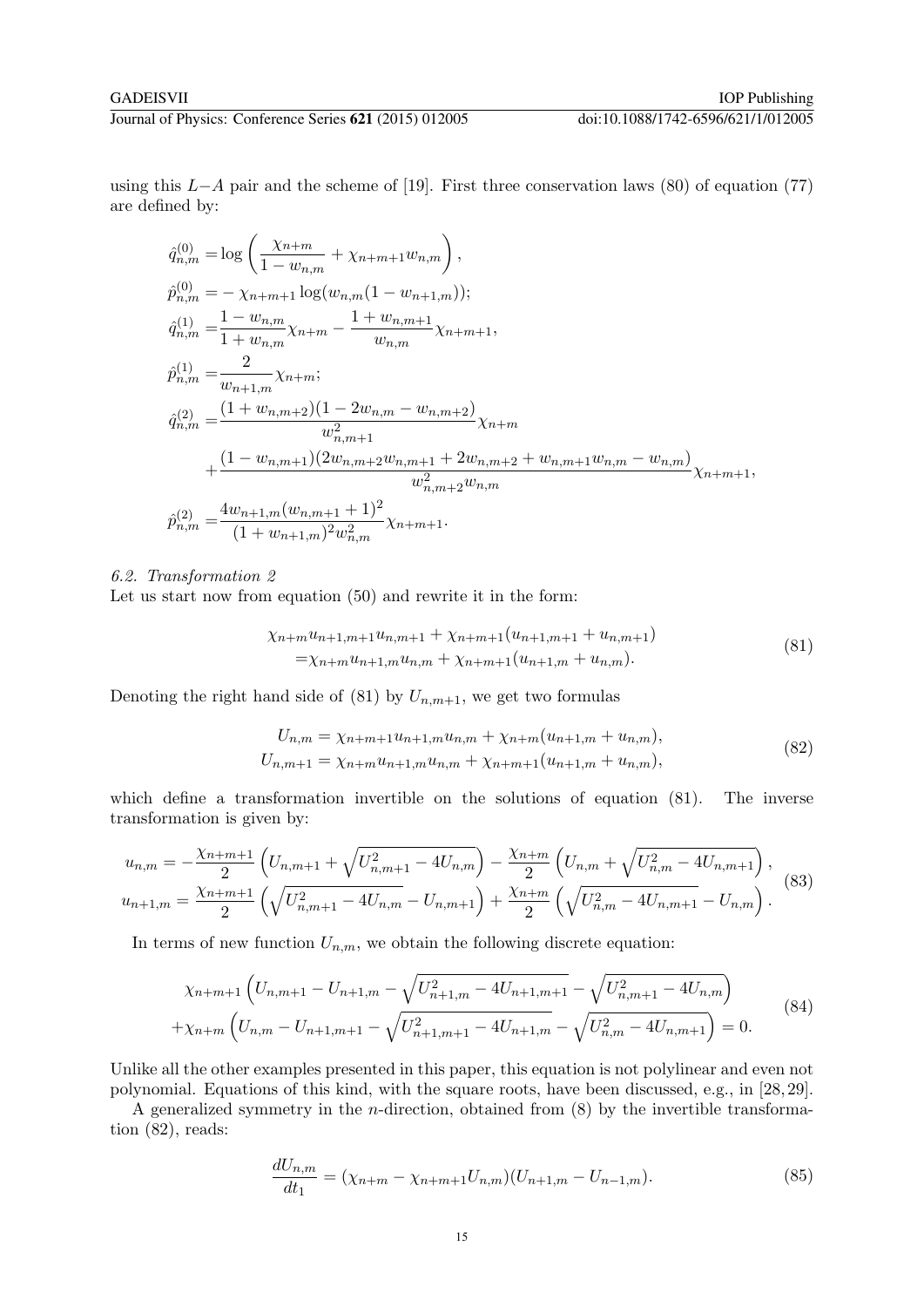In any fixed point m this equation is equivalent, up to the shift and rescaling  $U_{n,m}$ , to equation (4) with  $P_n(u_n) = \chi_n u_n + \chi_{n+1}$ . So, equation (84) defines a chain of Bäcklund auto-transformations for the Toda lattice equation.

A symmetry in the  $m$ -direction obtained from  $(51)$  is of the form:

$$
\frac{dU_{n,m}}{dt_2} = \frac{C_m \chi_{n+m+1} \left( U_{n,m-1} U_{n,m+1} - 4U_{n,m} + \sqrt{U_{n,m-1}^2 - 4U_{n,m}} \sqrt{U_{n,m+1}^2 - 4U_{n,m}} \right)}{2(U_{n,m+1} - U_{n,m-1})} + \frac{\chi_{n+m} C_m \left( U_{n,m}^2 - 4U_{n,m+1} + \sqrt{U_{n,m}^2 - 4U_{n,m+1}} \sqrt{U_{n,m}^2 - 4U_{n,m-1}} \right)}{2(U_{n,m+1} - U_{n,m-1})} + \chi_{n+m} C_{m+1},
$$
\n(86)

where  $C_m = \alpha m + \beta$ . Equation (86) with  $C_m \equiv m$  provides the master symmetry for equation (86) with  $C_m \equiv 1$ .

If we choose  $C_m \equiv 2$  and introduce  $V_m = U_{n,m}$  for any fixed n, we are led to the following equation up to the shift of  $m$ :

$$
\frac{dV_m}{dt_2} = \frac{R_m(V_{m+1}, V_m, V_{m-1}) + \sqrt{R_m(V_{m+1}, V_m, V_{m+1})} \sqrt{R_m(V_{m-1}, V_m, V_{m-1})}}{V_{m+1} - V_{m-1}},
$$
\n
$$
R_m(x_1, x_2, x_3) = \chi_m(x_2^2 - 2x_1 - 2x_3) + \chi_{m+1}(x_1x_3 - 4x_2).
$$
\n(87)

This equation is, probably, a new nonautonomous generalization of the well-known integrable lattice equation presented in [10, 11].

The formulas (82) define two Miura type transformations of the discrete equation (50) into (84) and of the symmetry (8) into (85). Each of these transformations converts any solution  $u_{n,m}$  of (50) into a solution of equation (84). These formulas also define transformations of the symmetry (51) into (86), but only on the solutions of the discrete equation (81). The inverse transformations (83) define two Miura type transformations which relate equations (84) and (81) as well as their symmetries (86) and (51). The formulas (71) and (72) define Miura type transformations of discrete equations and their symmetries as well.

# 7. Conclusions

In this paper we have constructed a number of new examples of integrable nonautonomoues discrete equations of the form (1).

In Section 3 we describe all polylinear nonautonomous Bäcklund auto-transformations for the differential-discrete equations  $(4)$ – $(6)$  of the Volterra and Toda type. In this way we obtain discrete equations possessing one generalized symmetry of the form (2). In Section 5 we find cases in which there is the second generalized symmetry (3) and obtain in this way new integrable examples. In Section 6 we obtain some additional examples, using transformations invertible on the solutions of discrete equations.

As a result we get discrete equations of the sine-Gordon (50), (77), (84) and Liouville (53), (64), (67) type. For Liouville type equations, which are Darboux integrable, we construct the general solutions (58), (66), (76) by using a special linearization, see for details Section 5.2. The most interesting example of the Liouville type is equation (67) which has more complicated first integrals (68). Among sine-Gordon type equations, the most interesting from our point of view example is equation (77). For this equation we find an  $L-A$  pair and construct two hierarchies of conservation laws and generalized symmetries. The discrete equation (84) is the only example which is not polylinear. It generates a chain of Bäcklund auto-transformations for the Toda lattice equation. Its second symmetry provides a new nonautonomous generalization of the well-known integrable differential-discrete equation.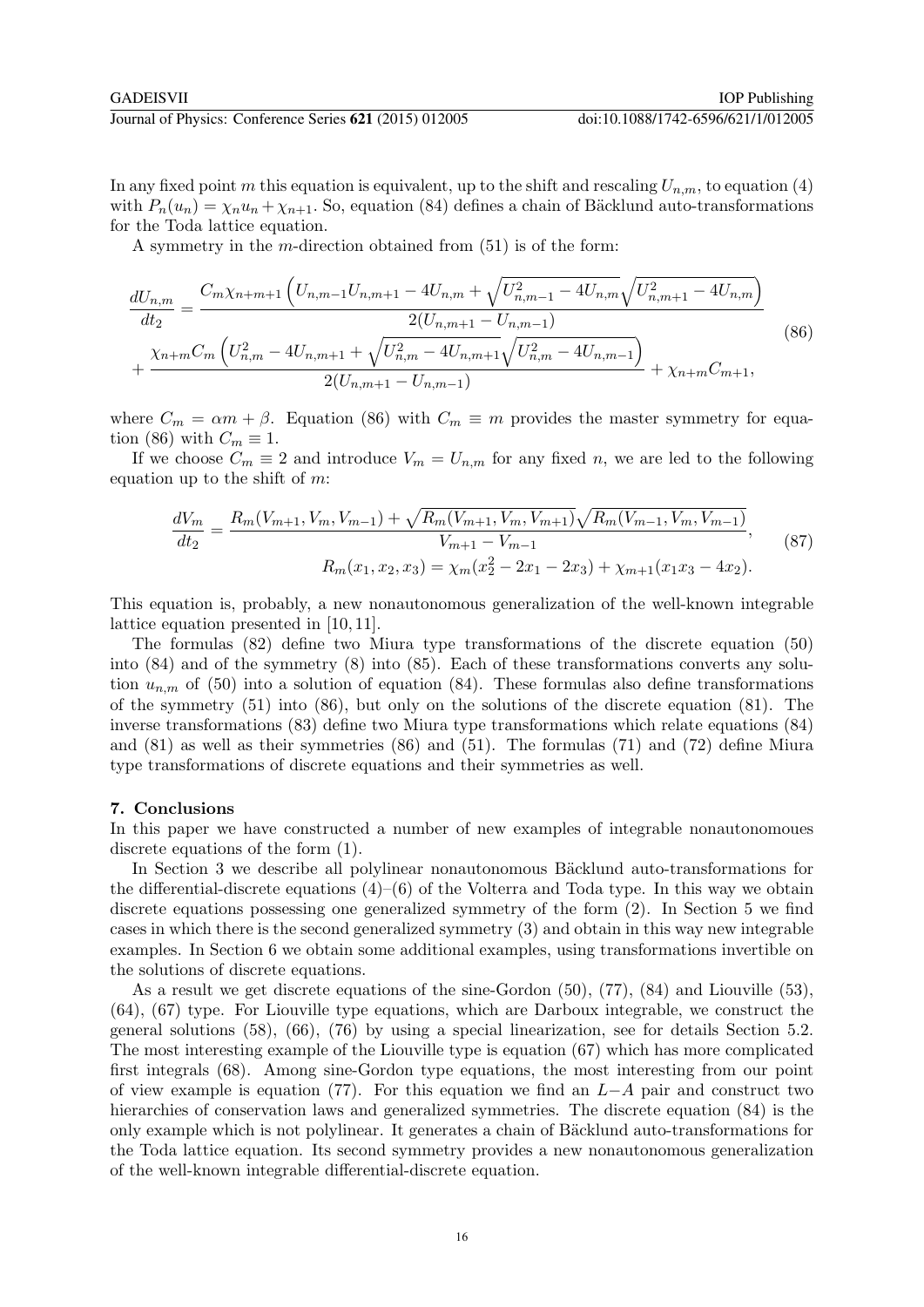In Section 4 a discrete analog of the well-known dressing chain has been constructed. We find for it an L−A pair and one hierarchy of generalized symmetries and conservation laws. In particular, this example includes equation (77) and provides it by an L−A pair.

We also have found two degenerate examples of discrete equations, see Sections 5.1 and 5.3. One of their symmetries is degenerate in the sense that  $\psi_{n,m}$  of (3) may be zero in some points. Examples of this kind seem to be very close to integrable ones and, in our opinion, deserve further study too.

# Acknowledgments

R.G. was partially supported by Russian Science Foundation (project no. 14-11-00078), R.Y. was partially supported by Russian Foundation for Basic Research (grant numbers: 13-01-00070, 14-01-97008-r-povolzhie-a).

# References

- [1] Levi D, Petrera M, Scimiterna C and Yamilov R 2008 On Miura transformations and Volterra-type equations associated with the Adler–Bobenko–Suris equations SIGMA Symmetry Integrability Geom. Methods Appl. 4 077
- [2] Levi D and Yamilov R I 2011 Generalized symmetry integrability test for discrete equations on the square lattice J. Phys. A 44 145207
- [3] Xenitidis P 2009 Integrability and symmetries of difference equations: the Adler–Bobenko–Suris case Proc. 4th Int. Workshop on Group Analysis of Differential Equations and Integrable Systems (Protaras, 2008) (Nicosia: University of Cyprus) p 226 (Preprint arXiv:0902.3954)
- [4] Xenitidis P D and Papageorgiou V G 2009 Symmetries and integrability of discrete equations defined on a black-white lattice J. Phys. A 42 454025
- [5] Adler V E 2011 On a discrete analog of the Tzitzeica equation Preprint arXiv:1103.5139
- [6] Garifullin R N and Yamilov R I 2012 Generalized symmetry classification of discrete equations of a class depending on twelve parameters J. Phys. A 45 345205
- [7] Mikhailov A V and Xenitidis P 2014 Second order integrability conditions for difference equations: an integrable equation Lett. Math. Phys. 104:4 431
- [8] Scimiterna C, Hay M and Levi D 2014 On the integrability of a new lattice equation found by multiple scale analysis J. Phys. A 47 265204
- [9] Levi D and Yamilov R I 2009 The generalized symmetry method for discrete equations J. Phys. A 42 454012
- [10] Yamilov R I 1983 Classification of discrete evolution equations Uspekhi Mat. Nauk 38:6 155 [in Russian]
- [11] Yamilov R 2006 Symmetries as integrability criteria for differential difference equations J. Phys. A 39 R541
- [12] Levi D and Yamilov R 1997 Conditions for the existence of higher symmetries of evolutionary equations on the lattice J. Math. Phys. 38 6648
- [13] Shabat A 1992 The infinite-dimensional dressing dynamical system Inverse Problems 8 303
- [14] Shabat A B and Yamilov R I 1990 Symmetries of nonlinear chains Algebra i Analiz 2:2 183 [in Russian]; English transl. in Leningrad Math. J. 2:2 377
- [15] Veselov A P and Shabat A B 1993 Dressing chains and spectral theory of the Schrödinger operator Funkts. Anal. Prilozh. 27:2 1 [in Russian]; English transl. in Funct. Anal. Appl. 27:2 81
- [16] Garifullin R N and Yamilov R I 2012 Examples of Darboux integrable discrete equations possessing first integrals of an arbitrarily high minimal order Ufa Math. J. 4:3 174
- [17] Yamilov R I 1994 Construction scheme for discrete Miura transformations J. Phys. A 27 6839
- [18] Levi D and Yamilov R I 2009 On a nonlinear integrable difference equation on the square Ufa Math. J. 1:2 101
- [19] Habibullin I T and Yangubaeva M V 2013 Formal diagonalization of the discrete Lax operator, and conservation laws and symmetries of dynamical systems Teoret. Mat. Fiz. 177:3 441 [in Russian]; English transl. in Theor. Math. Phys. 177:3 1655
- [20] Nijhoff F and Capel H 1995 The discrete Korteweg–de Vries equation Acta Appl. Math. 39:1-3 133
- [21] Hirota R and Tsujimoto S 1995 Conserved quantities of a class of nonlinear difference-difference equations J. Phys. Soc. Japan 64 3125
- [22] Garifullin R N, Gudkova E V and Habibullin I T 2011 Method for searching higher symmetries for quad-graph equations J. Phys. A 44 325202
- [23] Habibullin I T 2005 Characteristic algebras of fully discrete hyperbolic type equations SIGMA Symmetry Integrability Geom. Methods Appl. 1 023